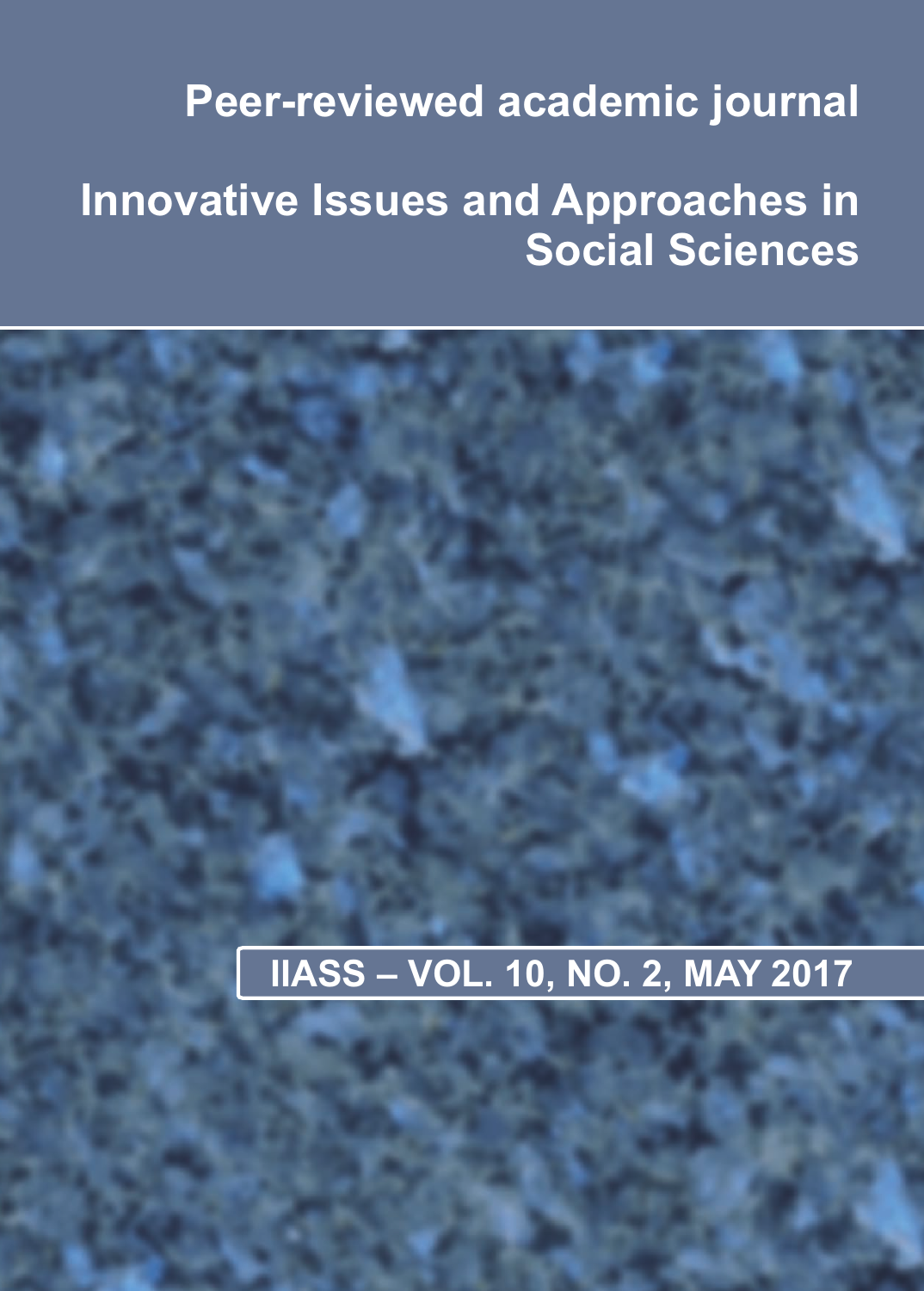## Innovative Issues and Approaches in Social Sciences

IIASS is a double blind peer review academic journal published 3 times yearly (January, May, September) covering different social sciences: political science, sociology, economy, public administration, law, management, communication science, psychology and education.

IIASS has started as a SIdip – Slovenian Association for Innovative Political Science journal and is now being published in the name of CEOs d.o.o. by Zalozba Vega (publishing house).

## **Typeset**

This journal was typeset in 11 pt. Arial, Italic, Bold, and Bold Italic; the headlines were typeset in 14 pt. Arial, Bold

## **Abstracting and Indexing services**

COBISS, International Political Science Abstracts, CSA Worldwide Political Science Abstracts, CSA Sociological Abstracts, PAIS International, DOAJ.

## **Publication Data:**

CEOs d.o.o.

Innovative issues and approaches in social sciences

ISSN 1855-0541

## **Additional information:** www.iiass.com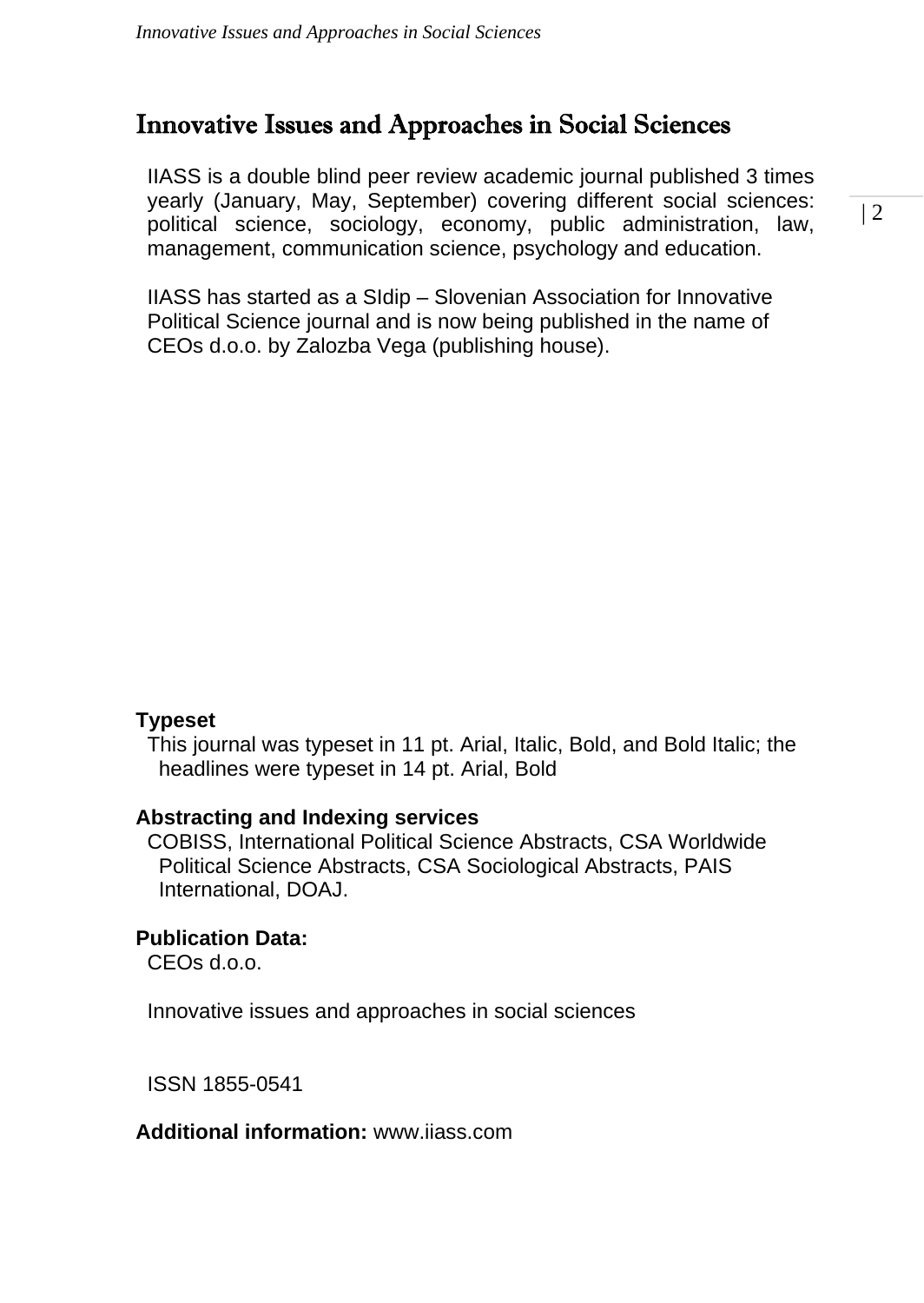## PSYCHOSOCIAL APPROACH TO MIGRANTS – CURRENT STATE, ISSUES AND IMPROVEMENT POSSIBILITIES

Jana Krivec<sup>1</sup>, Tea Golob<sup>2</sup>

## Abstract

Through history, people have always been migrating. Nowadays however, the number of migrants in Europe has reached its peak and the cultural diversity between migrants and the hosting society has never been so great. This is a new and challenging situation which demands a proper psychosocial approach in order to cope with all the issues necessary to successfully integrate migrants into the hosting society. First in line are the field experts, who have to be properly educated and trained. In the article, we address the view of the experts on their work, discover what are the typical issues they have to deal with, their attitude towards the migrants and emphasize the important aspects that have to be included in psychosocial treatment of migrants from different cultural backgrounds. The issues and improvement possibilities for the inclusion of migrants into the hosting society are also discussed. Nevertheless, the time has come when no one can close his eyes that much that migrants will disappear. Therefore, it is time to accept the difference with respect, try to help migrants and include them into the local community

Key words: migrants, psychosocial treatment, current state, issues, improvement

#### DOI: http://dx.doi.org/10.12959/issn.1855-0541.IIASS-2017-no2-art03

## Introduction

-

Today, more than 60 million people worldwide and counting have been displaced from their homes, fleeing war or persecution. Much of the world began paying attention last summer, as waves of refugees poured from Syria, Iraq and other countries across European borders (Winerman 2016). Recent migration flows oriented to European countries have caused intra-European political tensions, public fear and popularized migrations as a moment of crisis. On the other hand, they

<sup>1</sup> Jana Krivec, assistant professor, Department of Psychotherapy, School of Advanced Social Studies Nova Gorica<br>2 –

<sup>2</sup> Tea Golob, assistant professor, Institute for Social Transformations, School of Advanced Social Studies Nova Gorica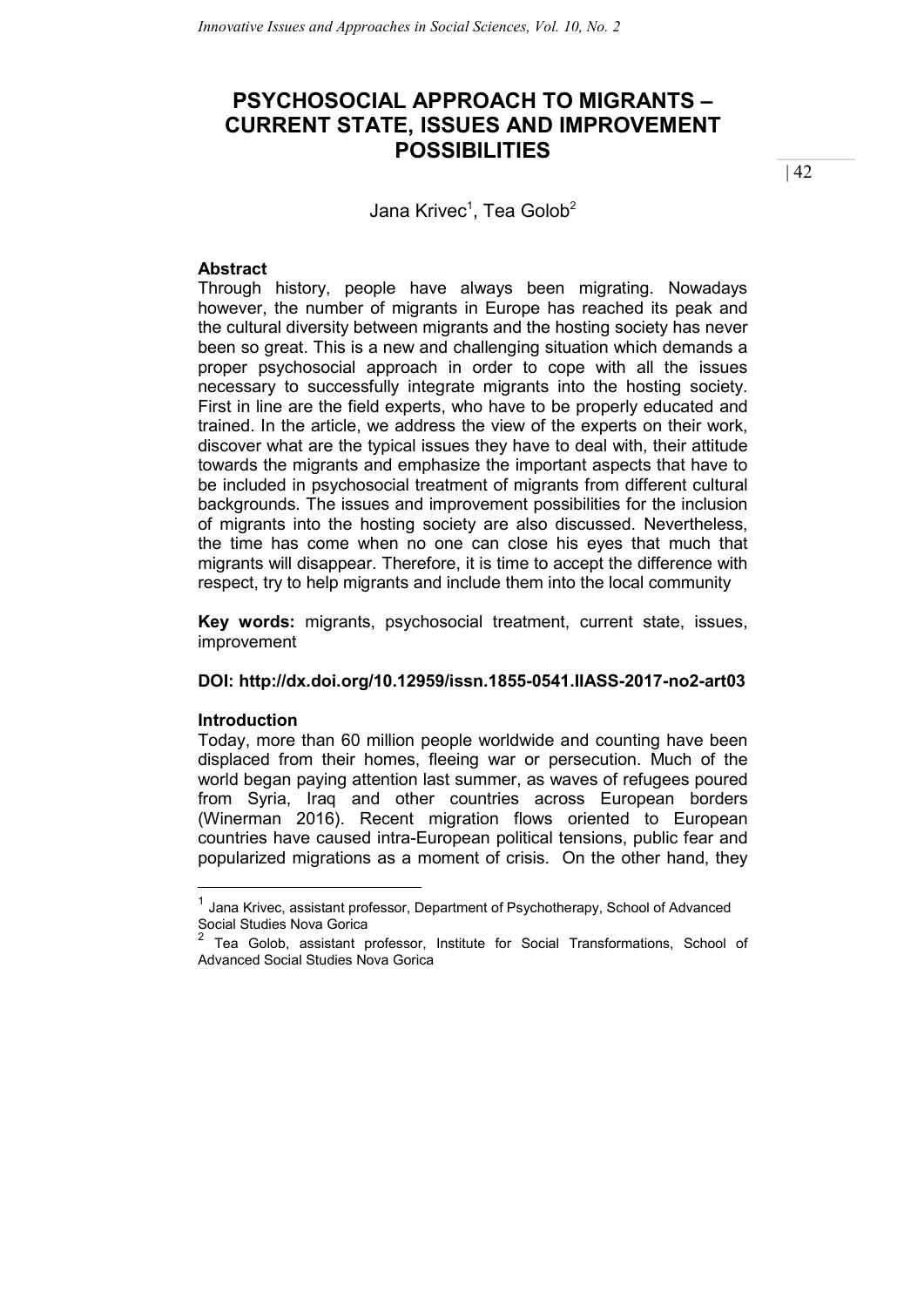can be seen as nothing anew. Migrations are as old as humanity itself, and each specific era of the societal development is accompanied with movement of people on different scales (Goldin et.al. 2011). Newcomers have always been providers of new ideas, knowledge and skills, while on the other hand they have also been perceived as a potential threat from the side of the so called native communities. Migrants have been obliged to encounter new cultural patterns and social normativity, which can be diametrically opposed to their belief system, and the receiving society has been inclined to cast a suspicion on integration prospects. A successful adaptation and a reception of new arrivals is a challenge demanding us to see those processes as two sides of the same coin, which cannot be separated. Nowadays, public discourses are concentrated around similar issues, which have weighted people since first urban explosions of the ancient civilizations attracting individuals and groups to move from hinterlands and to resettle. Those issues are however framed with the context of national borders and sovereignty still based on the Westphalian peace and Herder's romanticism plaguing migrations with the fear of barbarism. The contemporary transformations of the social order, increased complexity and functional differentiation have made migration flows global, highly interconnected with crossnational economic and political processes. The challenge of forging a coin with both sides visible, accords on the one hand to national politics, interests and collective identity-building enabling to sustain national borders, and on the other hand to global connectivity demarcated with so called "mobility paradigm" (Urry 2007) permeating all levels of societal emergences. In order to understand contemporary migrations, we can borrow Giddens's term of "juggernaut", which demands a harmonized strategic steering between social agents on a level of social subsystems and individuals in order to turn risks into advantages.

The important actors in harmonizing policy recommendations with national interests, local-community expectations and migrants' needs, are experts working in different areas of psychosocial services. They are the ones who get in direct contact with people and the ones who can recognize their problems, obstacles and needs from bottom-up perspectives. However, the problem appears, as those experts often lack proper knowledge and experiences enabling them to properly handle situations. Most often, individuals who come in contact with migrants first, are volunteers expected to offer them relevant information, counselling, advocacy, psychosocial aid and assistance with integration, although they are usually lacking in any kind of experiences or proper education. This article explores the problems and possible solutions for improving the described situation. The article will provide certain aspects for successful integration of migrants who due to stressful migration  $|43|$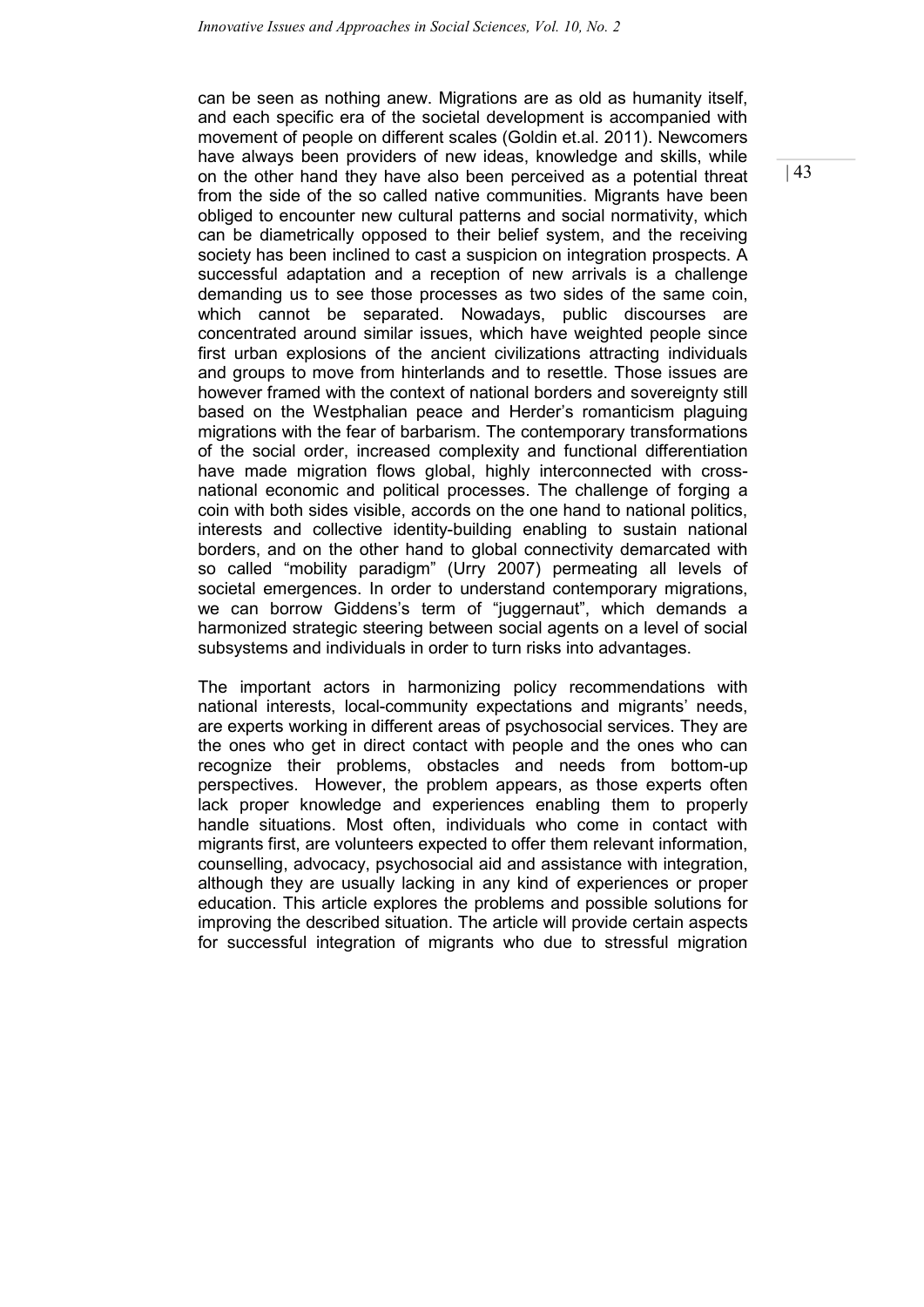paths often experience several individual psychological symptoms and reactions, such as depression and posttraumatic stress. What seems to be even more relevant, are the inter-cultural clashes, providing tensions in one's inner psychological space, as when fleeing to another culture, people often experience suffering in spiritual, religious, family or community terms. The latter is many times discharged and not properly treated in the process of providing psychosocial help. On the other hand, those tensions also appear on the side of receiving country, as insufficient integration often results in violence and rejection.

As stated by Birman et al. (2005) programs that provide services to people from different cultural backgrounds should emphasize the cultural competence, the capacity of providing help in ways that is acceptable, engaging and effective with multicultural populations. Namely, it is the culture that defines how to establish the relationship with a person, what is appropriate or suitable and what is not. In this manner, it is essential for the field experts who provide psychosocial help to be aware of potential cultural differences and reject all the prejudices. The social workers/volunteers are always a part of particular social and cultural imaginaries, which represents certain semiotic orders and a specific configuration of genres, discourses and styles. Thus, they constitute a meaning and influence social practices within particular social areas, institutional orders and wider social formations (Fairclough 2003, in Jessop and Osterlync 2008). The imaginaries impose not just legal or legitimate actions, but orient possibilities of thinking and imagining possible social outcomes. In order to assure effective and sustainable integration of migrants in Slovenian and European societies, proper imaginaries have to be formed. The general discourses are most often constructed by media that has in the case of the so called refuge crisis transmitted particular images of which field experts should be aware. Media reporting on migrants, besides representing them not as a political but a natural disaster (Jalušič 2015), has been lacking any kind of autonomy in offering the picture of migrants to the wider public (Pajnik 2015). The important role in constructing the semiotics of particular imaginaries is played by media, political elites and also by other interested groups, which battle in the public space for selecting dominant type of discourses and confirming them as a part of individuals' habitus (Bourdieu 1990), organizational routines and/or institutional rules (Jessop and Osterlynck 2008). The experts working with migrants should thus be aware of their habitual, unconsciousness transmission of prevailing dominant discourses, while they should also be aware of their potential active role in constructing those discourses and contributing to established imaginaries.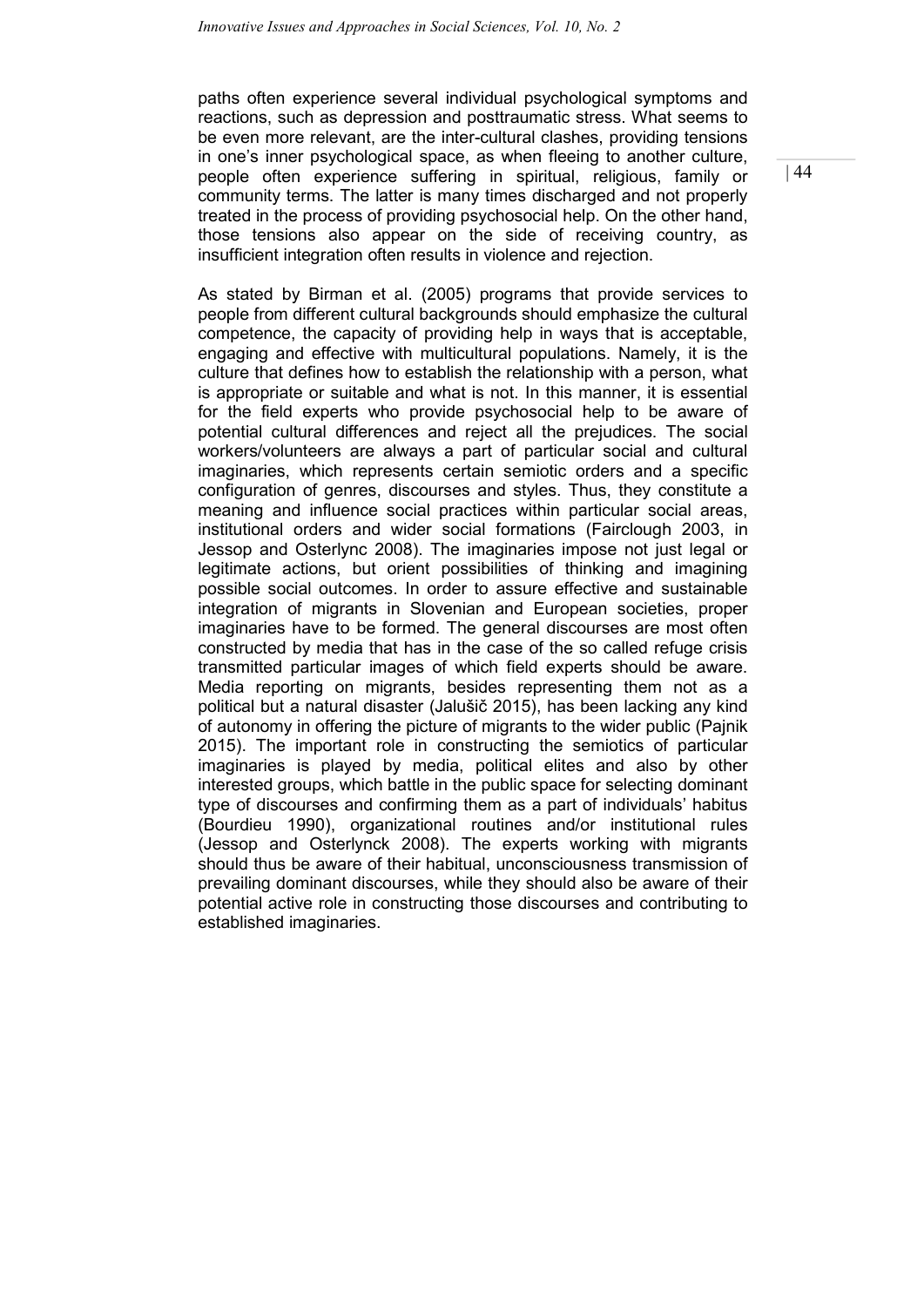There is also another issue, which calls for the specific attention in relation between experts and migrants. The role of active agents in offering and selecting certain discourses should also be accorded to migrants themselves. To allow them not just to 'tell their stories' but provide a proper environment to enable their empowerment. A Jalušič emphasizes (2015: 77), the dehumanization of refugees refers to "in not being expelled from humanity, but becoming the "bare" human being that the declarations of human rights refer to when speaking of human equality, and are in the end subject only to wager of friendship and liking, the grace of love and humanitarian aid." They are deprived of their active role and are dissociated from social processes, which actually commenced their migration, such as globalization trajectories and accompanied individualization. As Pajnik (2015:67) warns us, especially in the media, migrants are seen as victims and not as actors, "nomads of present". The actor dimension of migrants should be an inseparable part of the integration processes, where each side should co-create the common understandings, strategies and practices. The action dimension of contemporary migrants is seen as an important component in considering possibilities of incorporation. There are for instance initiatives on the level of the European Union to encourage entrepreneurship, transnational economic services and business capacities of migrants, which demand migrants as autonomous, empowered individuals. One needs to understand the convergences and divergences in individuals' self-perceptions conditioned with different outcomes of individualization and accompanied processes in order to successfully plan and design politics, and financial initiatives. And the role of experts is crucial in that regard, as they are usually the first ones, who offer support in information for further procedures. They should actively participate in selecting dominant discourses through public debates and other initiatives.

## Slovenian case – overview

Slovenia already started facing migration issues back in the 1950s, while it was still a part of the former Yugoslavia. When Yugoslavia was formed, Slovenia was bordering its western part this being closer to the developed core of the then Europe which enabled it to develop quicker in comparison to the other states. Migrants therefore came to Slovenia from all over Yugoslavia seeking better living standards. In the 1970s, this migration flow increased. However, the migrations were perceived as intra-Yugoslavian migration not calling for any legislative intervention or causing major public responses. After gaining independence in 1991, Slovenia was faced with forced migration for the first time, which was conditioned by the so called Balkan war. As it has been stated elsewhere (Jalušič 2001; Zavratnik 2006; PRIMTS 2015), refuges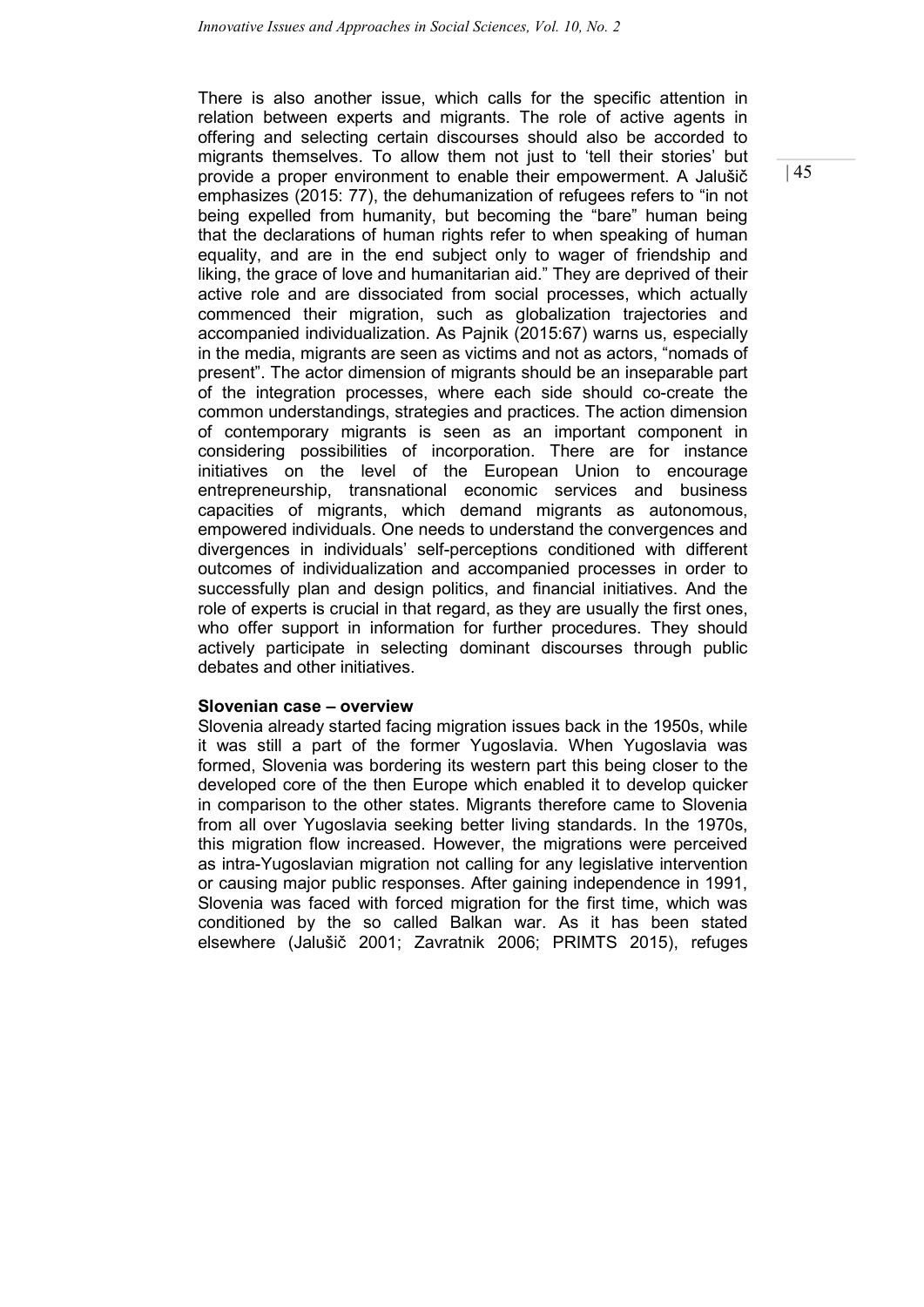coming from Croatia and Bosnia were quite beneficially accepted into Slovenian society. The major clash occurred in the years 2000-2001 when people from non-European countries started to come. People, who predominantly migrated from Iran, Iraq, Pakistan, China, Bangladesh, Algeria, Sierra Leone, were sentenced to xenophobic and hostile attitudes from the Slovenian public. At that time, media representations were full of stereotypes, creating an image of a foreign threat to national identity (Jalušič 2002). The term of "migrant crisis" was widely used.

The recent situation resembles that period in a way. The word "crisis" appeared in public discourses again in 2015 and it continues with the current proposal for the new Law on Aliens and potential threats discourses. The public has been divided on those who support wires and walls on borders and those who are against it. The media once again contributed to the construction of social reality perceived by the community. According to the Report on media coverage (White 2015), journalists in several European countries failed to assure an objective picture and routinely fell into propaganda traps laid by politicians. One could also notice the rise of hate speech on public forums and civil initiatives. However, on the other hand the support of NGOs, individuals, various initiatives, professional associations and experts have taken place. In Slovenia, many volunteers and experts were deployed in working with migrants.

The main activities took place in reception camps placed near borders and accommodation centers established in different towns. The social workers, civil initiatives, police, army and volunteers cooperated in order to assure proper conditions. Due to high demand for help on borders, volunteers came also from other countries, for instance Hungary, Czech Republic, and Slovakia (Frebutte 2015).

## Analysis of the current situation, actual issues and possible solutions regarding psychosocial help for migrants

While analysing data obtained by structural interviewing and media reporting, the article aims to elucidate experts' opinion and perceptions regarding three thematic sections:

- attitudes and perceptions of their work
- attitudes towards migrants they work with
- attitudes towards psychosocial counselling in terms of advantages, disadvantages and possible solutions

 $|46\rangle$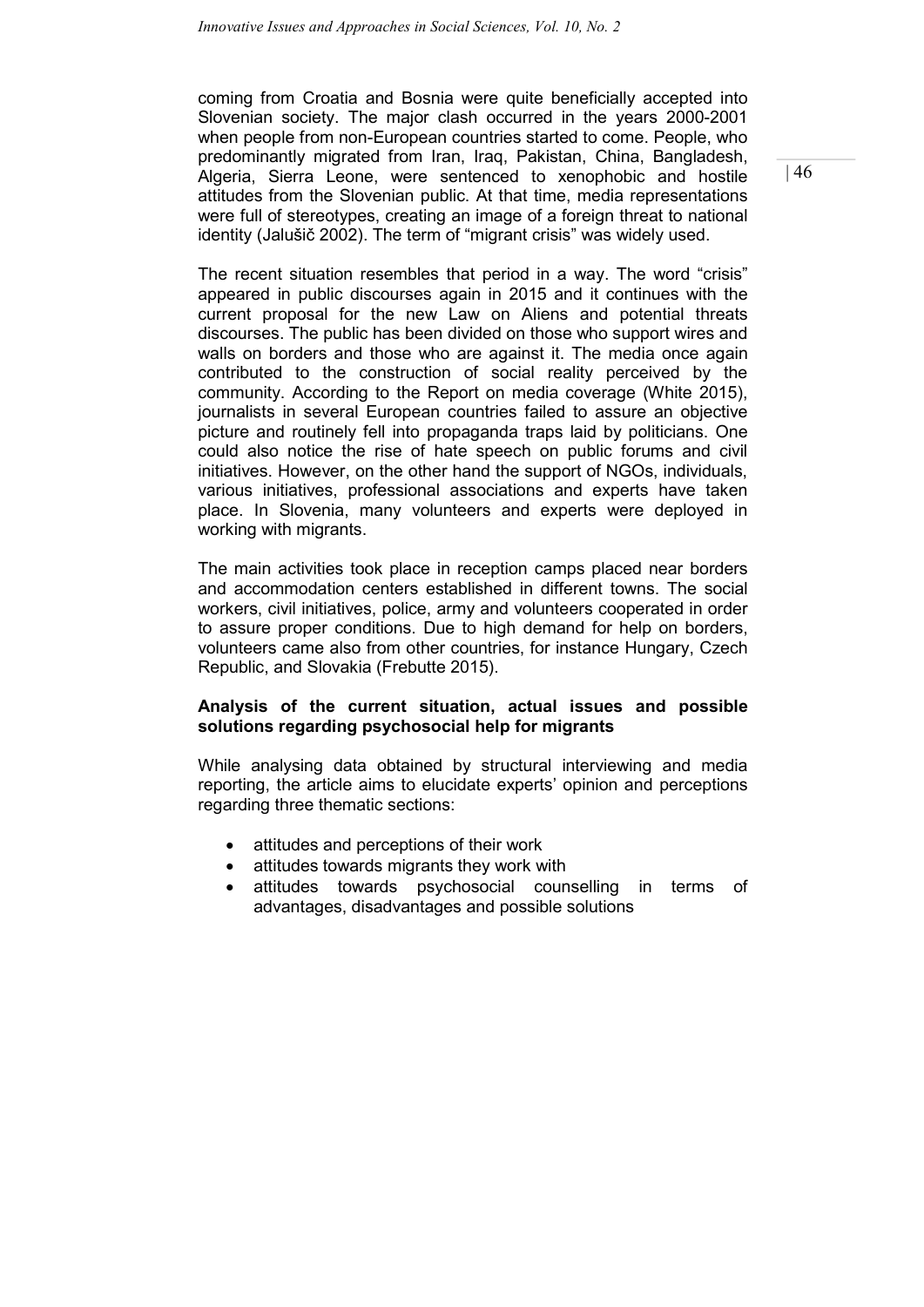## Attitudes towards migrants that experts' work with

Field workers are predominantly aware of the severe situation that migrants (refugees) are facing. Some of them came from war zones while the others fear deportation from a neighbouring country to war zones. It was stated that many people could not stay at home due to poverty, local conflicts and life without perspective. Accordingly, they are exposed to mental pressures and do not have equal opportunities for their development (Polanc 2012). As reported by our interviewees, migrants are often politically active in their origin country or persecuted minority members that were captured in political prisons and were able to escape. Often persecution from the authorities due to religious affiliation, sexual orientation, compulsive militarization or inappropriate or even compulsive work is present in the origin country.

Individuals fleeing from war, violence, and/or persecution, displacement, are exposed to psychological distress and/or social stressors:

- Individuals might be victims of abuse at home. Experiences of fear, abuse, and other traumas before migration, have significant implications for mental health, and for areas to be explored and addressed in mental health treatment (Foster 2001). Women are often target of sexual abuse.
- The migration journey itself. The journey and/or abuse by smugglers, is generally perceived to be frightening, often at night with cold and wet conditions, and with possible shipwrecks, neardrowning experiences, or witnessing the drowning of others (possibly loved ones) etc. (Mental Health and Psychosocial Support Situational Assessment 2016).

When migrants come to a reception camp, field workers can take care of their most urgent needs – usually migrants are tired, hungry, thirsty and often ill. In general, they are grateful for that, but the problems are far from being over. In time, if they have to stay in patronage for a longer period, they become nervous and also negatively oriented (interview with the coordinator of the volunteers, Delo 2015). In short- mid- and long-term they will be very likely facing the following obstacles:

 Uncertainty about the upcoming portion of the migration experience: migrants, especially refugees cannot predict their short term future, which disable their settlement and normal life activities in connection with strong feeling of uncertainty and fear of their future. Interviewee revealed that the majority of current migrants want to reach Germany, but they are not sure if they will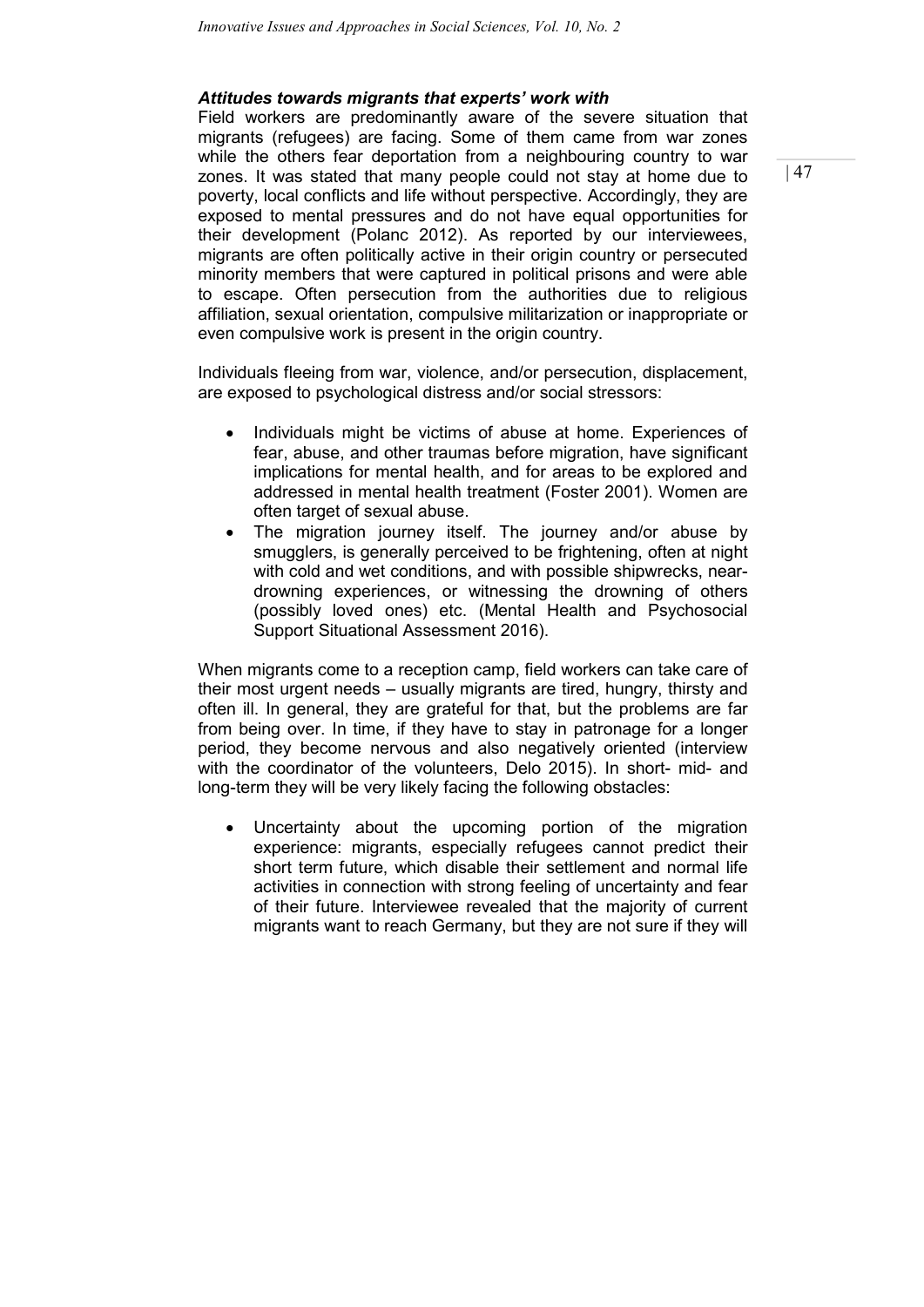reach their final destination. On the other hand, their expectation about the "promise land" is in general overrated and distorted.

- Value differences and differences in religious, spiritual or cultural practices might lead to intense stress with migrants.
- Social stigma and the negative media representation of migrants and refugees, as well as experiences of racism, discrimination, and war trauma that are present in many countries can develop social tensions and contribute to additional stress and isolation of migrants and refuges (Sirin and Rogers-Sirin 2015). Many refugee women and girls feel particularly isolated and rarely leave their homes, often due to concerns over safety or lack of opportunities (American Psychological Association 2010). Recently, refugees in Slovenia complained, that they are isolated, no one teaches them the Slovenian language, they are not engaged in any kind of daily activity, which causes them depressive feelings. Further, when they ask the authorities to explain some things about their current status, the only answer they get is that they must wait. This triggers the feeling of abandonment, static situation and being in a prison despite the open doors. Therefore, there is plenty of room for improvement of these services.
- As pointed out by one of the interviewee, the inconsistencies and fights inside the group of migrants may also emerge.
- Fear of separation or actual separation from family members and/or social support networks which is even more important when speaking about children. Given that the presence of the parents can be an important protective factor for children and adolescents facing stress reactions in adverse situations, unaccompanied asylum-seeking minors may benefit from placement in a foster family or at least having families available for support and regular interaction. Displaced persons often search for news about loved ones.

Problems often ensue not from migrants, but from volunteers themselves, as among them are also those, who do not want to cooperate, are without experiences and do not understand the basic concept of what it means to help refuges (interview with the coordinator of the volunteers, Delo 2015).

Sometimes political clashing and insufficient communication and incoordination between neighbouring countries can cause trouble. As stated by our interviewee, in the case of the closing Croatian-Slovenian borders with wires, the problem was not on the side of the migrants, but on the Croatian authorities, who dispersed the migration paths.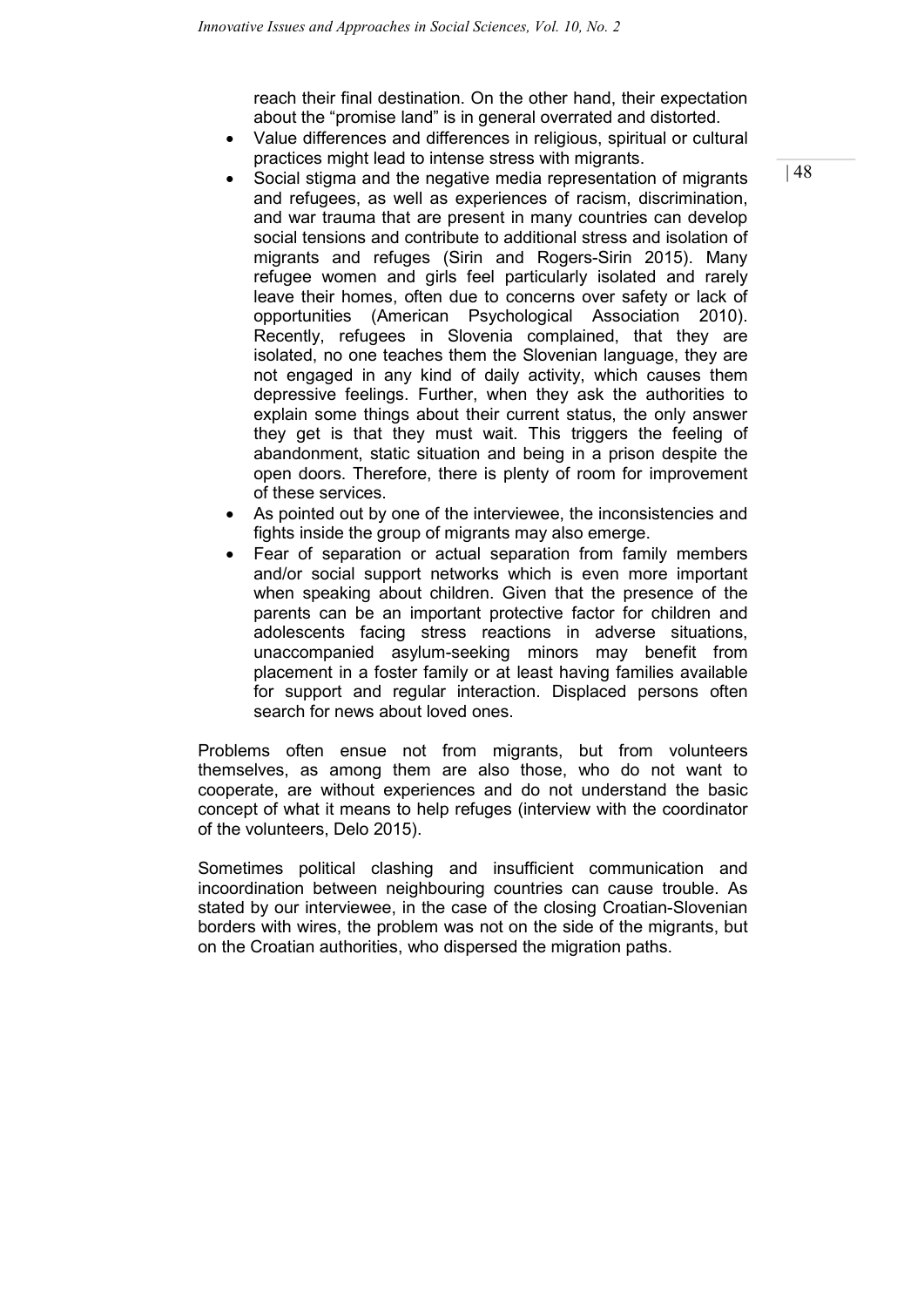Migrants do receive certain amount of institutional help such as National Administration for Civil Protection and Disaster Relief, national army, police, UNCR (for providing legal and information help). Interviewees evaluated good cooperation between different services as one of the advantages of the help process. One of the experts added that according to the need, the cooperation network includes cultural and language interpreters, psychologists, psychiatrists, etnopsychiatrists, infantile neuropsychiatrists, international lawyers, social workers, doctors and experts in the field of abuse and forensic medicine.

Potential issues in this manner are that not all institutional help is on the scene constantly. Besides, the early stages of the help provision are poorly organized and field experts have to deal with unorganized helpers and informal groups.

## Attitudes towards psychosocial counselling in terms of advantages, disadvantages and possible solutions

Loss of control over a person's life is usually the leading problem in all crises. Sometimes, such a basic human right as to take control over one's own life is not met, due to prejudices on conscious or unconscious level that lead to discretisation of migrants on the level of human dignity. As for the psychological symptomatic, interviewees reported that the most common is the appearance of dissociation, hyper arousal (for the stimulus that remind the migrant on traumatic events), re-experiencing traumatic event, intrusive and negative thoughts, sleeping disorders and nightmares, headaches, memory and concentration problems, apathy, depression and anxiety, agility, social isolation, mood swings, feeling of being threatened, self-harming behaviour and a risk for development of other serious disorders. For meeting the basic psychosocial needs, treatment and help in this aspect is imminent.

In order to assure a quality of experts' psychosocial services, there are many recommendations, which should be emphasized:

When providing psychosocial help to migrants, experts have to be aware of the complexity, individual differences, and nuanced blending of native and host cultures (Nguyen and Benet-Martinez 2007; Bessa, 2016). To start with, making human rights an integral dimension of the design, implementation, monitoring and evaluation of mental health and psychosocial programs is a must. All persons should have the right to be treated with dignity and respect, equality and without discrimination. Wherever possible, support should enable people to choose how they would like to do things in order to maintain a sense of dignity and personal control (Mental Health and Psychosocial Support for Refugees, Asylum Seekers and Migrants on the Move in Europe, A multi-agency  $|49\rangle$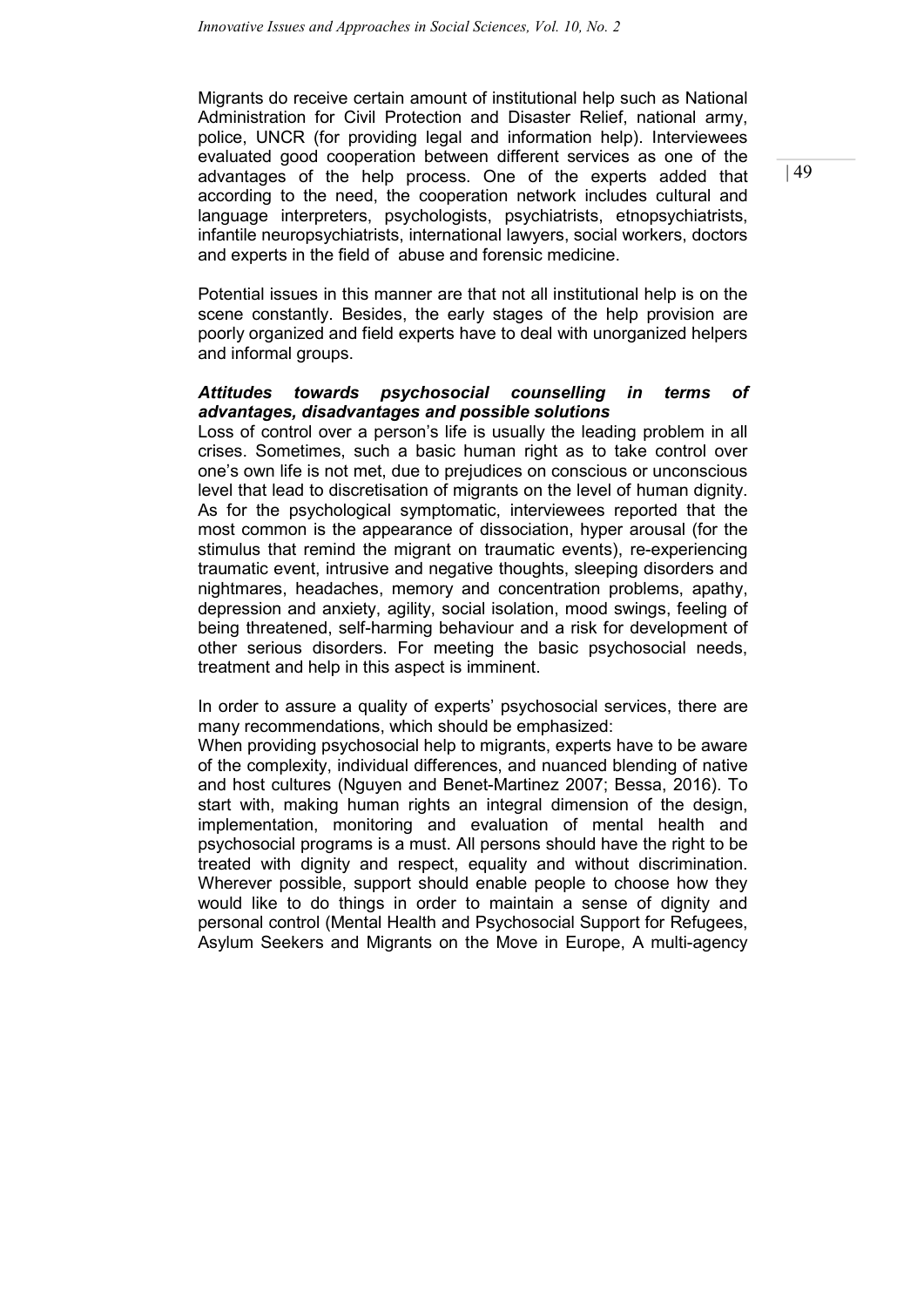guidance note 2015). Migrants are of different age, come from different cultural backgrounds, have different education, and different life story. Therefore they must be treated individually. To keep an appropriate attitude, help providers must be willing to be lifelong learners, aware that perfect cultural competence is never achieved, but is marked by curiosity and open engagement, rather than rigid generalizations about groups (Sue and Sue 2012).

When providing culturally sensitive psychosocial help to migrants the following guidelines have to be followed:

- Use appropriate everyday language. Words like 'traumatized', 'psycho-trauma', 'PTSD' to denote a whole population are not appropriate (International organization for migration 2015).
- Provide relevant psycho-education about their feelings, future, skills they will need etc., This helps them to understand the often overwhelming feelings or unpleasant behaviours that naturally arise from the many stressors they face and realize they are normal reactions to the situation they are in. (World Migration Report 2015). Provide simple ways to cope with distress and negative feelings. Appropriate spiritual and religious practices or other cultural specific facilities which may be key factors in their resilience process. It is also important to give migrants an access to information about their legal rights, education they need and different eligible services, so they know whom they can turn to when in need.
- Learn about the migrants' background culture and if possible, confirm the information collected by discussing it with local anthropologists or other cultural guides who have extensive knowledge of local culture and practices.
- Dismiss all the prejudices and respect the deeply held beliefs and traditions of clients, even if they are opposed to psychological principles from the "host" culture or do not share the culture's beliefs (Miller and Rasco 2004, 376). If possible, try to include indigenous practices, beliefs, or rituals are incorporated into clinical services for war-affected individuals (Jaffa 1996; Schreiber 1995; Stark 2006).
- Do not narrow the perspective of the problem and consider the problematic from the holistic point of view. Therefore, coordinate and cooperate with others. Treatment should include stakeholders at different levels (family, community, local and national NGOs and government) who should understand their responsibilities. Social support is crucial, therefore it should be strengthened. Volunteers who understand local culture, can provide a feeling that migrants are not alone, give them a piece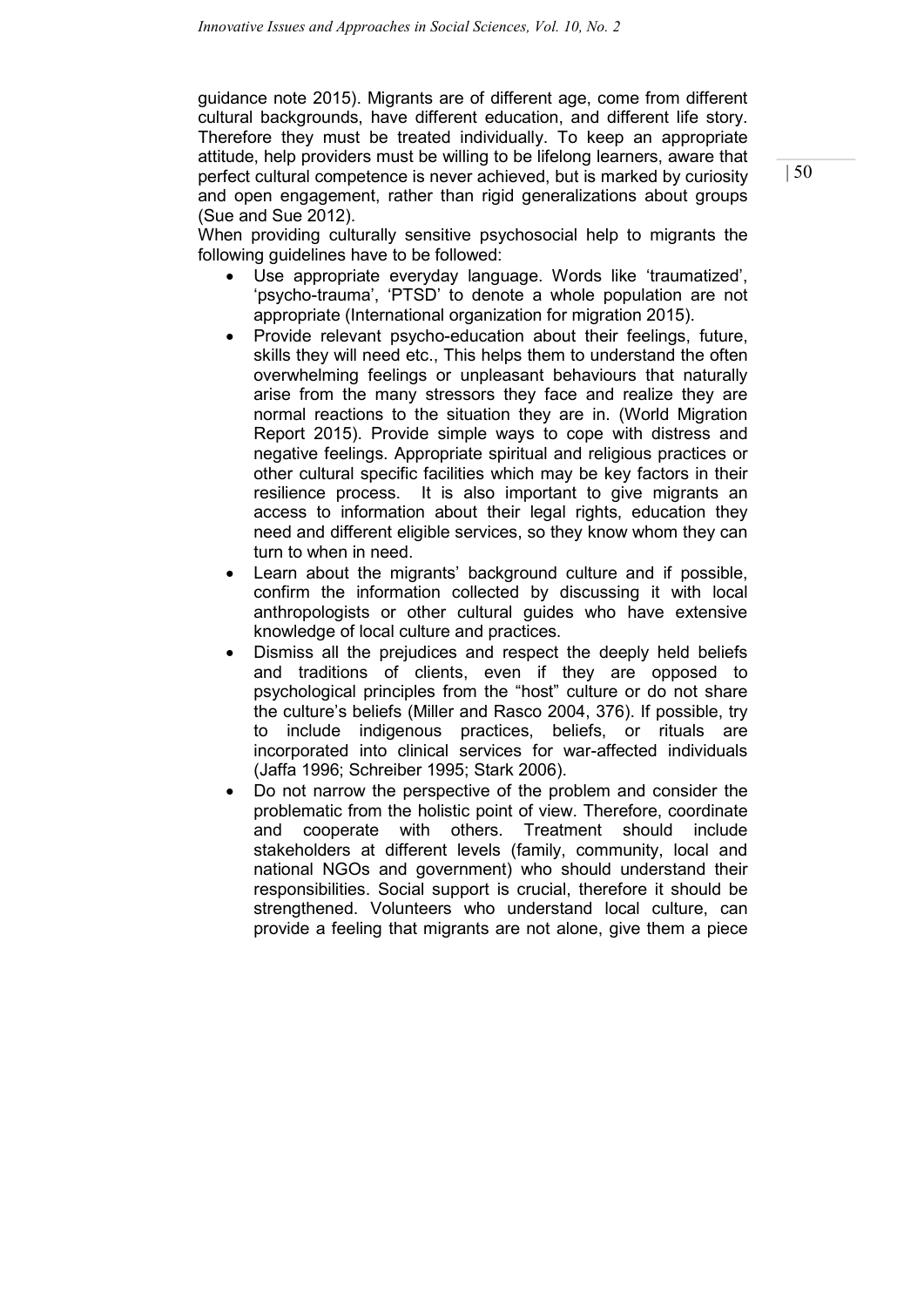of warmth they have lost and encourage them to resilience their life.

- Helpers should connect with each other and learn from the work others are doing, so that their work does not overlap, leave major gaps.
- Be aware of the potential burnout and the need for help of the experts themselves. Namely the situations experts are facing during helping people in crisis are extremely exhausting and many times traumatic as well. In this manner, interviewees see the potential danger for the field workers in the secondary traumatization that can arise when working with traumatized persons. Therefore they emphasize the importance of adequate working conditions, regular supervisions and care of their own mental health. The latter however is not always on disposal.

When speaking about cultural sensitive psychotherapy we have to have in mind the following:

- Session structure and style
- Session content
- Therapeutic approaches

## Session structure and style:

Session structure should depend on the possibility of the follow up sessions. Namely, migrants might not stay at the same place long enough to open heavy topics that should be properly treated in stable, clinical context. Inviting relationship, patience, calm supportive and a warm environment is needed to establish rapport which is essential for the migrants to feel respected and safe. Experts have to try to remember as much information as possible that a migrant provides (names, data, stories, etc.), as it is taken as a matter of honour, respect for them and empowerment of their individuality. In this manner, more interactive style and movement is recommended. It is even not inappropriate for a therapist to share some generic information about himself – it will bring him closer to the client. If possible it is recommended to involve other family members or friends into therapy who can serve as valuable support to the struggling client. We should not forget that the loss of social support is one of the main resilience factors that are reduced with migrants and refugees. Expert has to be aware that most of the people who end up in counselling are not there by choice and thus adequate introductions and psycho-educational hints at the start of therapy are essential. It is appropriate to model some basic and general disclosures, so that clients can follow the example. If expert takes notes or voice/video tape during session, he must get permission from the client. Some migrants, especially from Arab countries may have a great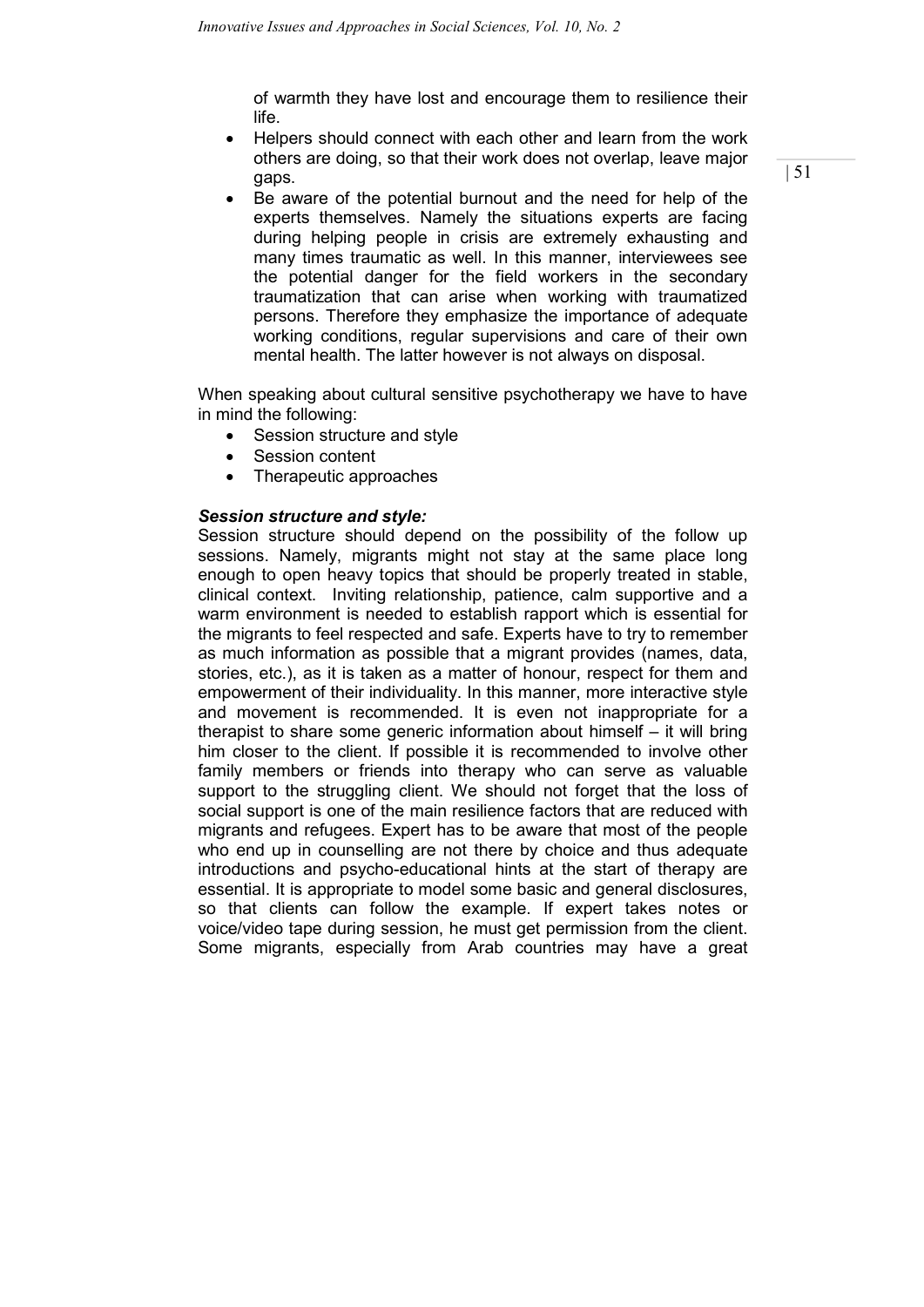mistrust in the whole psychological-psychiatric system. Assure that the risks of disclosure in therapy are not as grave as they have thought, in order to calm their apprehensions and fears. Use revised culturally sensitive versions of classic measures. Ways of sustaining a program should be determined at every step of the program planning, since displaced people may suffer from mental health problems for years after the emergency is over.

## Session content:

If the therapist does not follow the culturally sensitive psychotherapeutic guidelines in the content of his therapy, he might easily offend the client, misunderstand him or lose his trust that can result in increased trauma, stress and lack of integration. That is why it is essential to include the following therapeutic principles and topics:

- Expert has to achieve deep understanding in the following aspects: migration story, family background, study and working career in the origin and hosting country, symptoms indicating mental health issues such as post-traumatic stress disorder, physical signs of torture and current and previous health condition.
- Do not generalize, as for example "All Arabs… Or all Muslims are…" since this type of expressions encourage depersonalization and neglect personal approach to treatment. Direct labelling questions, and heavy terminology such as "Have you been abused? is also not recommended because clients may not understand them in the same way as a therapist.
- Use culturally sensitive communication, terminology and concept description. Even be willing to work through an interpreter, which requires training and patience. Do not debate sensitive matters, polarized topics, or obvious differences in religious doctrines, foreign politics, or cultural hierarchies, especially early in the counselling process. Refrain from using bodily gestures, nonverbal communication, or popular jokes that are only understood in your local context or society.
- Be careful with the interpretation of some behaviour, thoughts or emotions. Sometimes field experts over-pathologies clients (Foster 2001), since they are not attentive to cultural and relational factors. Some experiences may be related to traumatic stress reactions (e.g., feelings of fear, discomfort, and alienation) and may potentially serve as barriers to treatment (Bessa 2016). Silence or lack of eye contact and personal response can be easily interpreted as a psychological resistance. There may be a cultural or linguistic barrier involved. Foster (2001, 166) states that, "the fear and frustration of not being understood—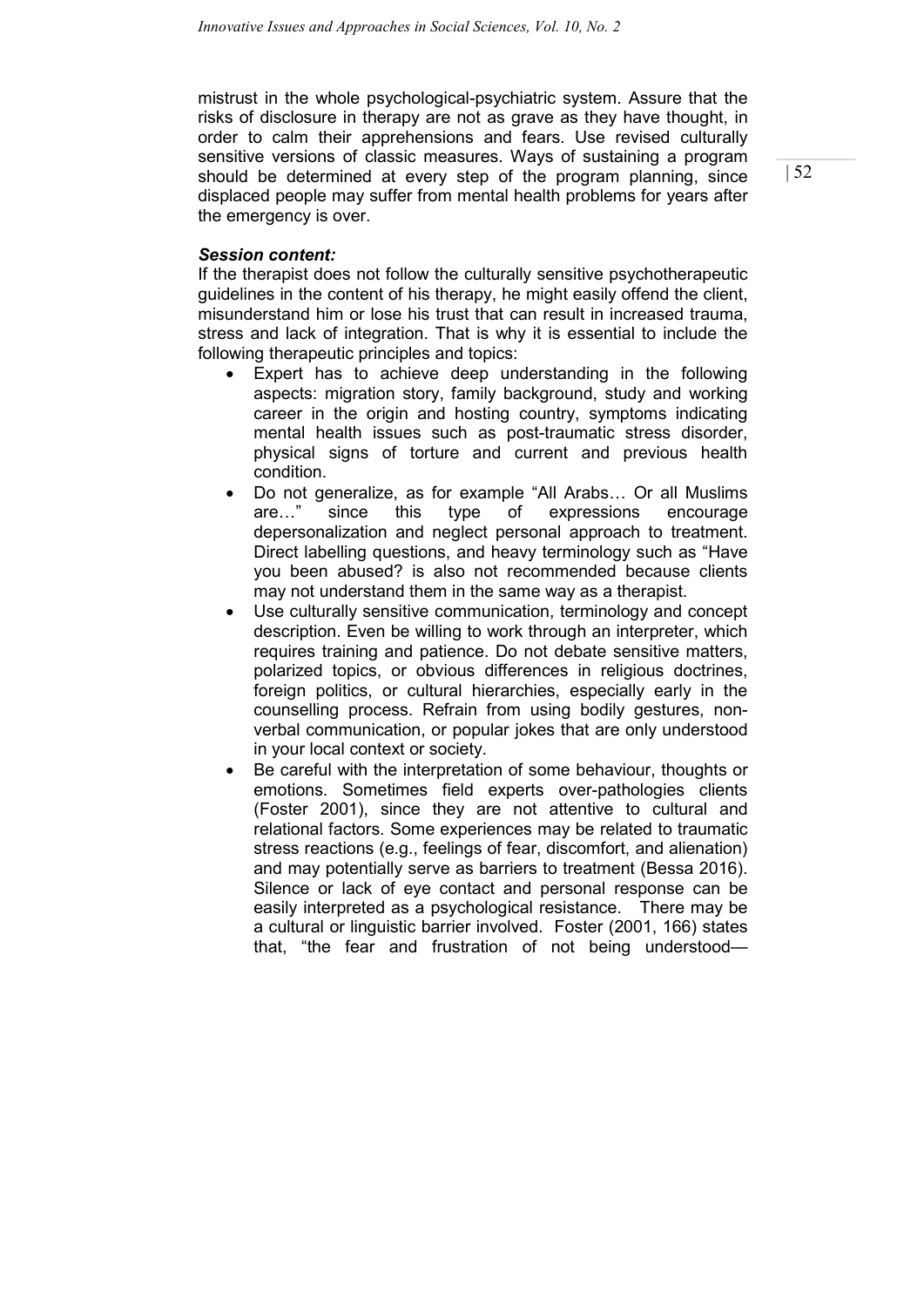particularly when such high stakes as psychiatric hospitalization are involved—can be paralyzing for some". Similarly, the therapist has to be careful when interpreting the clients' excessive politeness, repetition of accounts, or agreeability as appeasing or non-genuine. Always accept and respect the victim's version of the story and their evaluation of the situation as it will be expressed through their own cultural and religious lenses and the meaning of religious identity and practices for an individual.

- Treatment process, content, goals should be a collaborative process in which clinicians share their perspective on the presenting problems while eliciting the clients' goals and hopedfor solutions as well. Clients should be encouraged though to actively participate in the program. Therapeutic process should base on the clients' individual needs, skills, competences and expectations. Expert is obliged to balance the distorted expectation of the migrant with present moment reality, clients' capabilities and future possibilities. As reported by our interviewee, in some cases a pact is signed by the client, with which he agrees to cooperate in order to achieve the goals set together with the therapist.
- Especially when dealing with unaccompanied minors, often educationally and disciplinary measures are needed. Namely these migrants are in the developmental process which is facing them with tasks that should be achieved, yet the achievement is largely hampered, causing inappropriate behaviours such as braking the rules and unrespect of the authorities. This can finally lead to exclusion from the program. Adolescents are developing their identity, which can be very confused since they are faced with a new, different culture, which is radically different from their native one. The important task in this manner is the joined decodification of cultural messages and patterns and communication habits. Nevertheless, imitative pedagogy (studying and critically imitating ones culture's discursive diversity and thus become persons of practical wisdom) and imprinting (kind of phase-sensitive learning occurring at a particular age or a particular life stage that is rapid and apparently independent of the consequences of behaviour) is by opinion of the interviewees useful in the integration process. Besides, expert should not forget that simple practical free time activities and education of language, social skills are very important for the psychological wellbeing and integration of minors.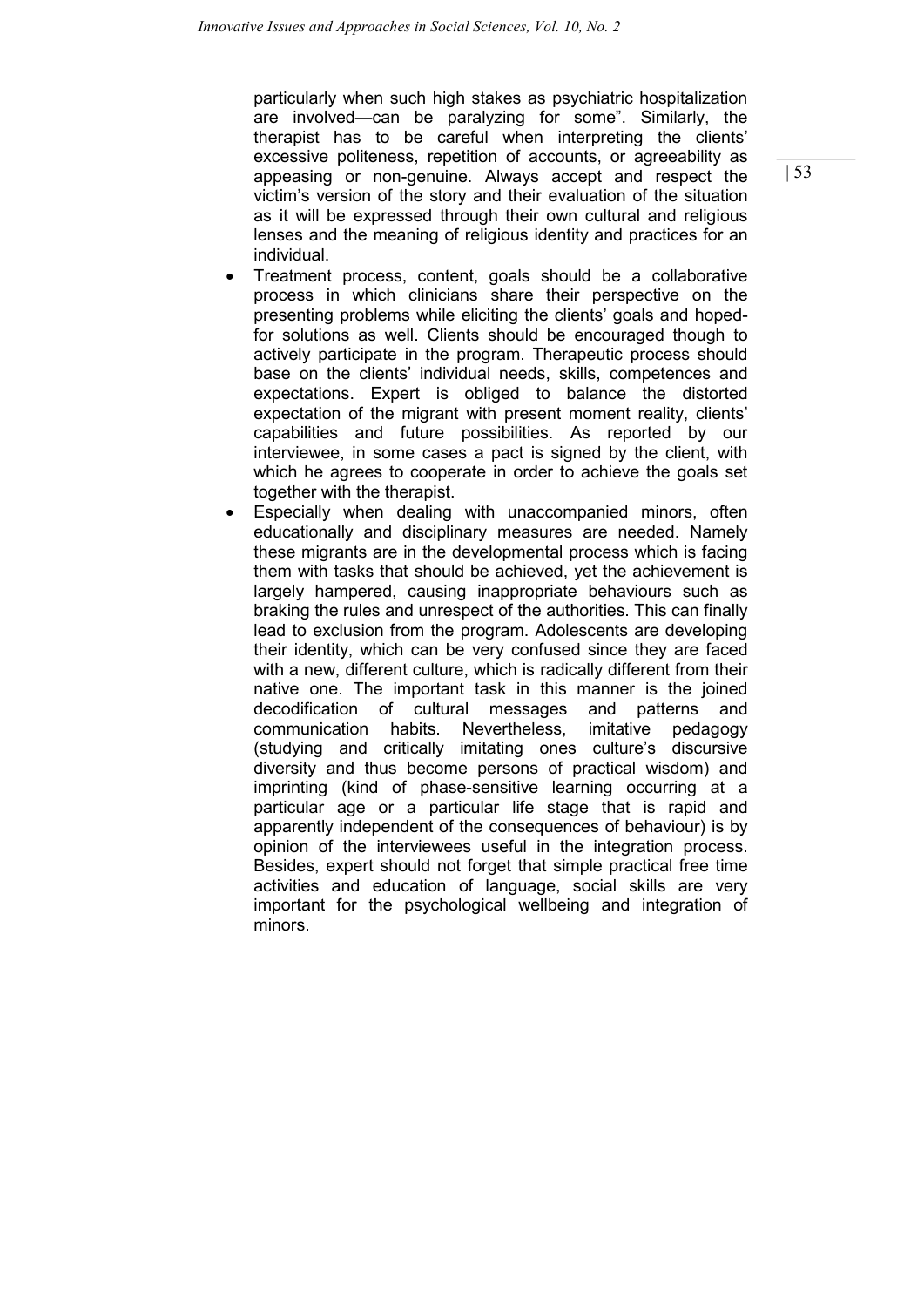- Avoid quick diagnosis and conceptualization. There are so many aspects and layers to consider, especially when working with cross-cultural cases compounded with various worldviews and multiple psycho-emotional factors. Discover any residual grief, loss, and bereavement along with any traumatic stress, unresolved tragedy, or lingering critical crisis. Often these coexist and overlap. Apply therapies for grief resolution and trauma mastery simultaneously. (Mental Health and Psychosocial Support Situational Assessment Needs, Services, and Recommendations for Support to Refugees, Asylum Seekers, and Migrants in Greece 2016). Field expert should be aware of his competences and when needed refer the client to other services, such as psychologists and psychiatrists.
- Empower clients before making major life changes or decisions. Assist them with developing resiliency and internal strength skills for openness, flexibility, interaction with locals, and the exploitation of the external resources for integration within the hosting society and/or general culture at large. Most important is that clients feel safe, hopeful and connected to others in the community, that they have access to support and finally that they regain a sense of control of their life. Interviewees find it also important to occupy migrants on a daily basis to diminish the overgrowth of the negative thoughts and feelings.
- Assure the safety of the client in case of hostility, violence and other abuse. However, be careful when reporting the issues to the authorities – it is not to be taken for granted that client will cooperate (El-Jamil and Abi Hashem 2015).

## Therapeutic approaches:

The above described content guidelines are valid for all psychotherapeutic approaches. However, each of the approaches uses its own specific theoretical base and techniques. It is a matter of debate which approaches are more appropriate for treatment of clients who are separated from their cultural roots. It has been demonstrated that factors such as clients' presenting problems, expectations, and levels of resistance each play a role in determining the most effective approach for a specific client, interactions with the larger society (Abo-Zena and Ahmed 2014; Norcross and Beutler 2008). Immigration history, generation status, socioeconomic status, religion, religiosity, the degree of connection to their cultural community and the degree of acculturation into new society are factors that may further influence clients' understandings of their presenting problems, levels of resistance and expectations of treatment (Abi-Hashem 2011). When dealing with migrants from Arab cultures, cognitive behavioural or family therapeutic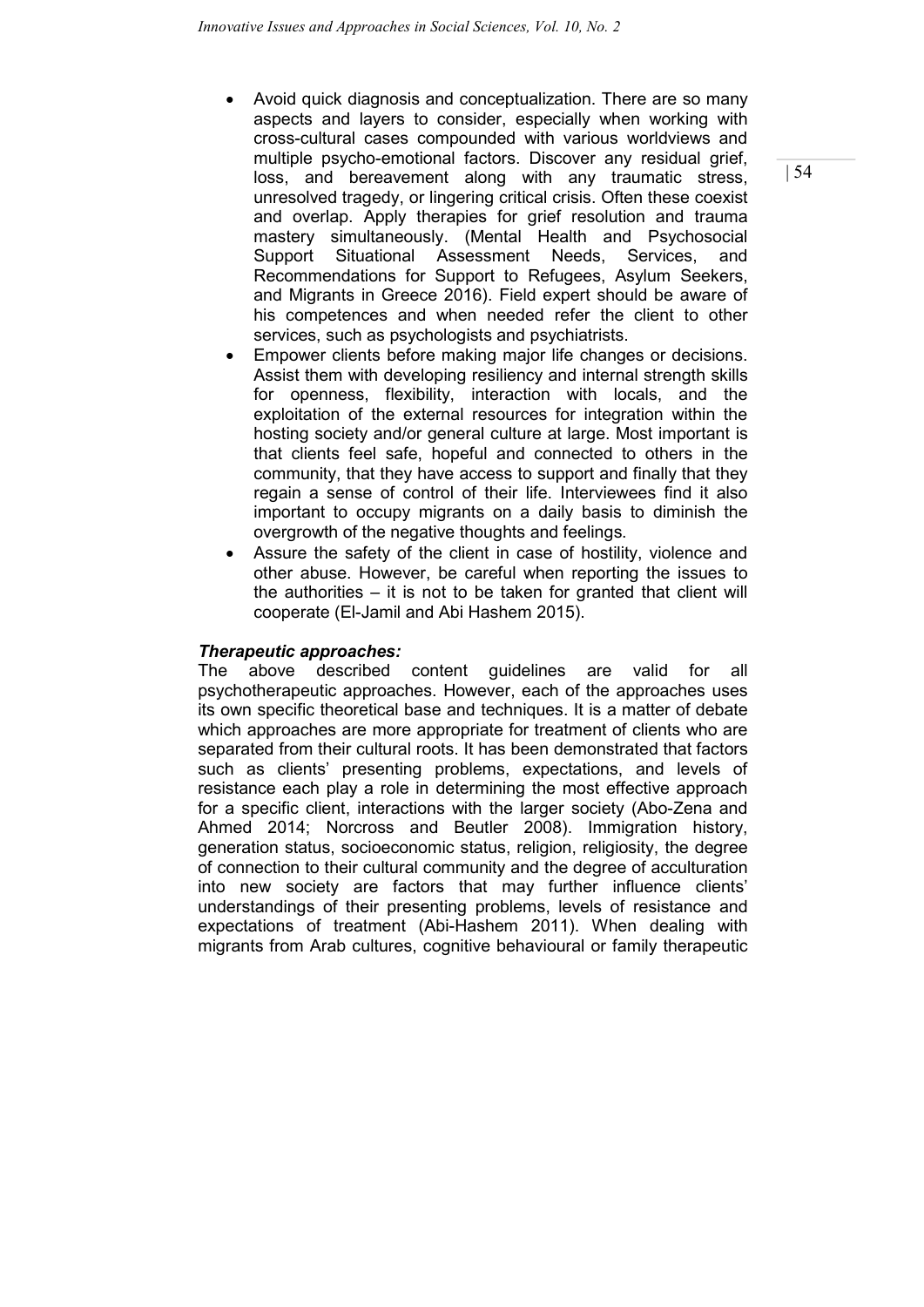models. Migrants, especially from Arab culture may value the concrete tools and strategies as well as the structure associated with betweensession assignments (Sayed 2003). Therefore, CBT as a directive, problem-focused approach has been recommended to accommodate their needs and expectations (Abudabbeh and Hays 2006). Additionally intra-familial interactions and relations are often major sources of struggle in the personal lives of migrants from an Arab culture (Dwairy 2002, 2006). System and family therapy is often appropriate for treatment of migrants or refugees since the immigration experience is a significant life transition necessitating a re-negotiation of the self. This often means a re-negotiation of one's role in the home, one's role in society, and even one's racial/ethnic identity. Immigration experiences can also lead to significant shifts within family systems, sometimes leading to more egalitarian financial arrangements, occasionally leading to increased relational strain as partners, parents, and children acculturate at different rates and in different ways (DeBiaggi 2002; Hervis et al. 2009). Struggles can also arise between the family and the larger host country cultural system. In the case of migrants' treatment, the interviewed experts also favoured Rogerian humanistic approach and in case of traumas Eye movement desensitization, Narrative exposure therapy, film therapy and art therapy.

However, to favour and generalize the use of only one approach is never good and one should never forget, that each client has to be taken individually, with his/her own special needs and preferences and never generalized.

So far, we have described the specifics of psychosocial help and potential issues that can arise within the work of experts in the field if they are not properly educated. However, the majority of their time migrants spend within the host country community. If they are negatively accepted among the local community and don't have an appropriate legal status and other conditions for developing skills, that enable them to integrate to new environment, the psychological help itself will not be able to save their issues.

## Inclusion into hosting country society

Inclusion of the migrants can be achieved from different approaches: with the change of the opinion and attitude of the social community in the hosting country, with the help offered to migrants in order to develop skills that will help them to integrate in the host environment and with the reassurance of the social support and with the proper arrangement of the migrants' status, to name a few.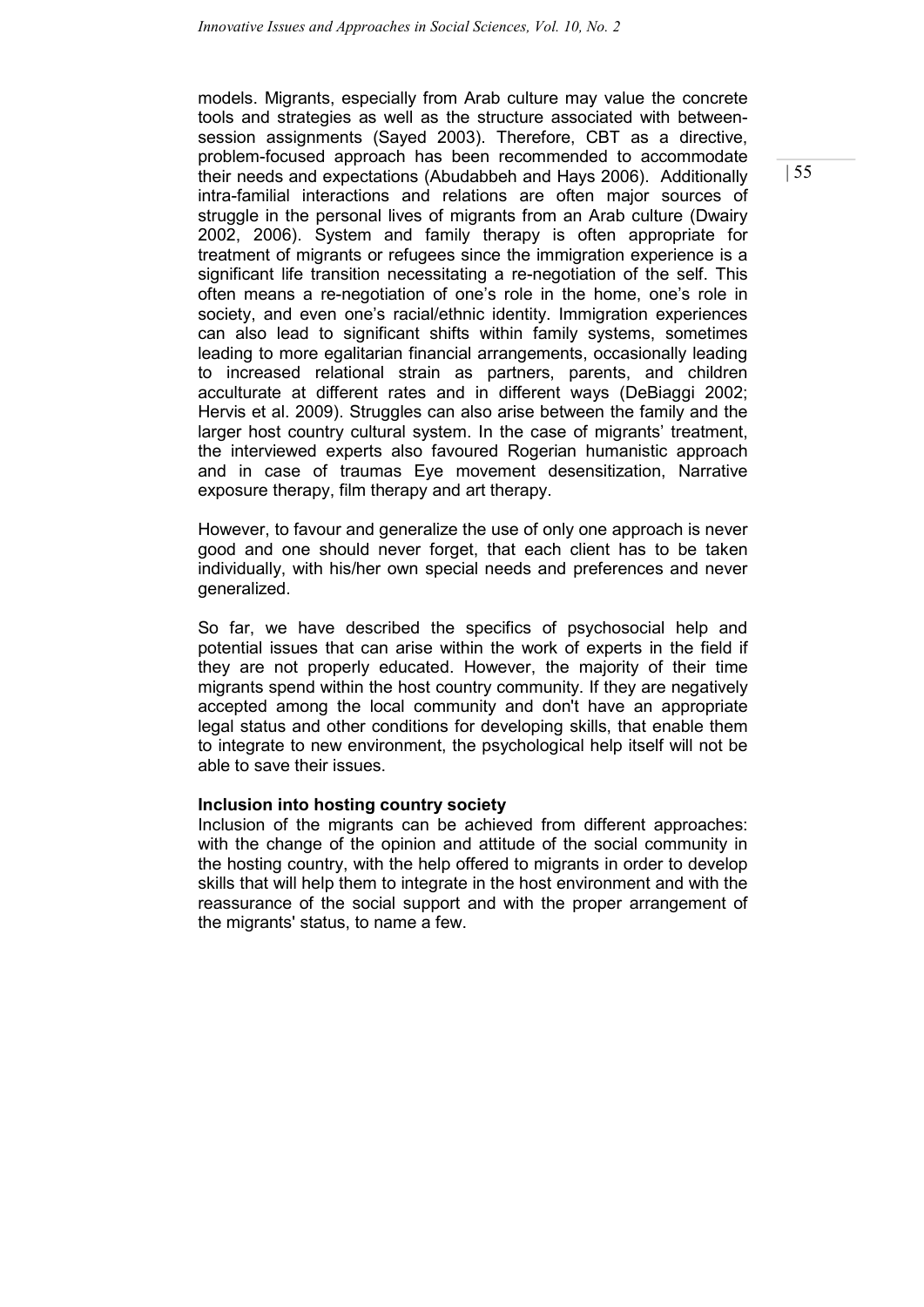Change of the opinion and attitude of the social community in the host country can be achieved via media, education of the community and community care (deinstitutionalization).

Development of migrants' skills for better inclusion can be achieved with education of different skills including language, norms and values of the hosting country (World Health Organization, War Trauma Foundation and World Vision International 2011).

Establishment of the social support can be achieved not only through antidiscrimination measures for host country native citizens, but also with inclusion of the other migrants which are already settled in the hosting country. They are the ones who understand their culture, their values and their needs. This is very important for a person to feel safe, empowered and loved and as such willing to enter at that time still a foreign world.

Migrants can also face a difficult situation if they can't get a proper status. They might have the skills, they might be accepted by the local community, but they cannot start their life if their formal status is not arranged. Many refugees would love to stay in Slovenia, continue a study, start a career, a family, but they cannot start their active role, because their status is not solved in many ways. Nevertheless, the integration process also depends on the economic situation in the hosting country. If good, it enables easier achievement of financial support and finding a job, essential for successful integration in society, and vice versa. Existential and identity problems are highly interrelated. The interviewee states that the migrant issue should be a matter of the joined European community, which should seek for the unified and balanced solution across Europe. Also national authorities and policy makers should take some measures in the fields of migrants' employment, such as qualification and requalification of migrants working force. She also expressed some doubts about the Dublin convention, which have negative consequences on practical work with migrants.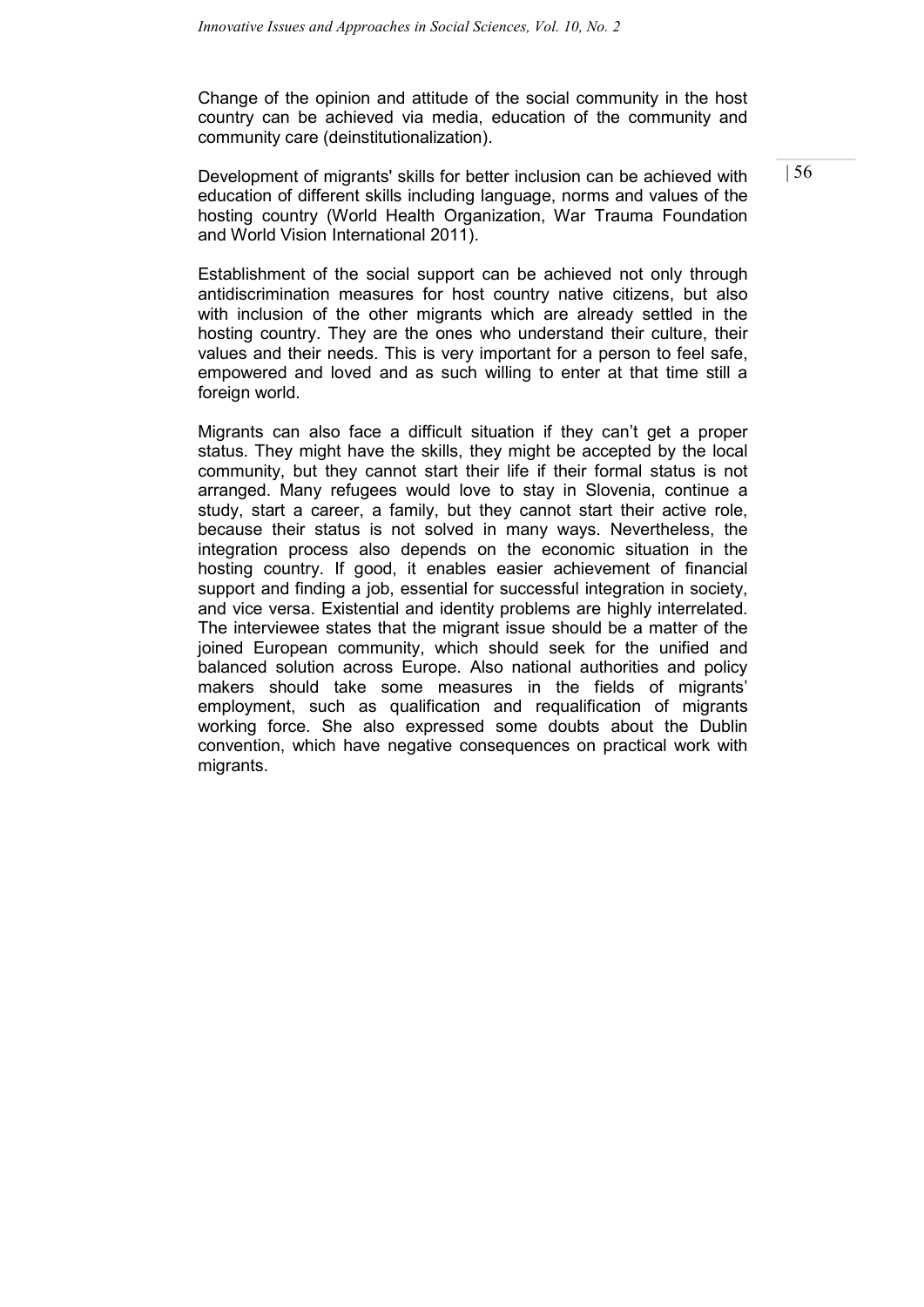## Conclusion

When people face an unbearable situation in their home country, such as poverty, hunger or even war and violence, they search for alternatives that would enable them to live better. One of these alternatives is to leave their home country, whether as refugees or migrants. When arriving at their final destination they are faced with a new culture and new issues that have to be overcome. This is everything but an easy situation. At first it is their responsibility to do their best to take control over their life and adjust it to the new environment. However, they do not always get the opportunities to do so, even though they are entitled to proper treatment, as all humans in need are. The important role in that regard is played by experts and volunteers. Their help showed to be crucial during the migrant arrivals in 2015 and 2016. However, there are some obstacles, which potentially inhibit their efforts. The main obstacle is in lacking proper information. In the article, we elucidate some aspects of their perceptions and attitudes towards their obligations and refuges. On that basis, we suggest some recommendations, how to improve their positions and subsequently enable better treatment. For the successful overcoming of the crisis situation and integration into the local community migrants need appropriate treatment from psychosocial experts and support of the new community. To provide help that will serve its purpose, experts have to be properly educated for helping persons from different cultural environments. This is not a onetime process, but rather a lifetime attitude towards their mission. The mission is to provide professional help to the persons in need, without any prejudices to different beliefs, values and differences. It is a difficult and exhausting task and that is why, experts have to pay attention to their health. Finally, it is of great importance, that experts spread the information, examples of good practice. Even if not trained before the provision of psychosocial help, field experts have to try to get as much information and guidebooks or formulary as possible. A good example of such material is an OPSIC Comprehensive guideline on mental health and psychosocial support (MHPSS) in disaster settings (2015). Eventually this will represent a larger contribution, perhaps on a global scale, and that can be a very rewarding investment leading to improvements in cultural mediation and peace building. As for the support of the broad community, everyone has to be aware of the fact, that each of us can face a situation which will exceed our personal resilience. Let us finish the article with an appeal to everyone, treat others as you would like them to treat you and an appeal to the media to encourage the realistic presentation of the migrants' situation. The education and dismiss ion of prejudices will help to integrate migrants and refugees into a new community. At the end, the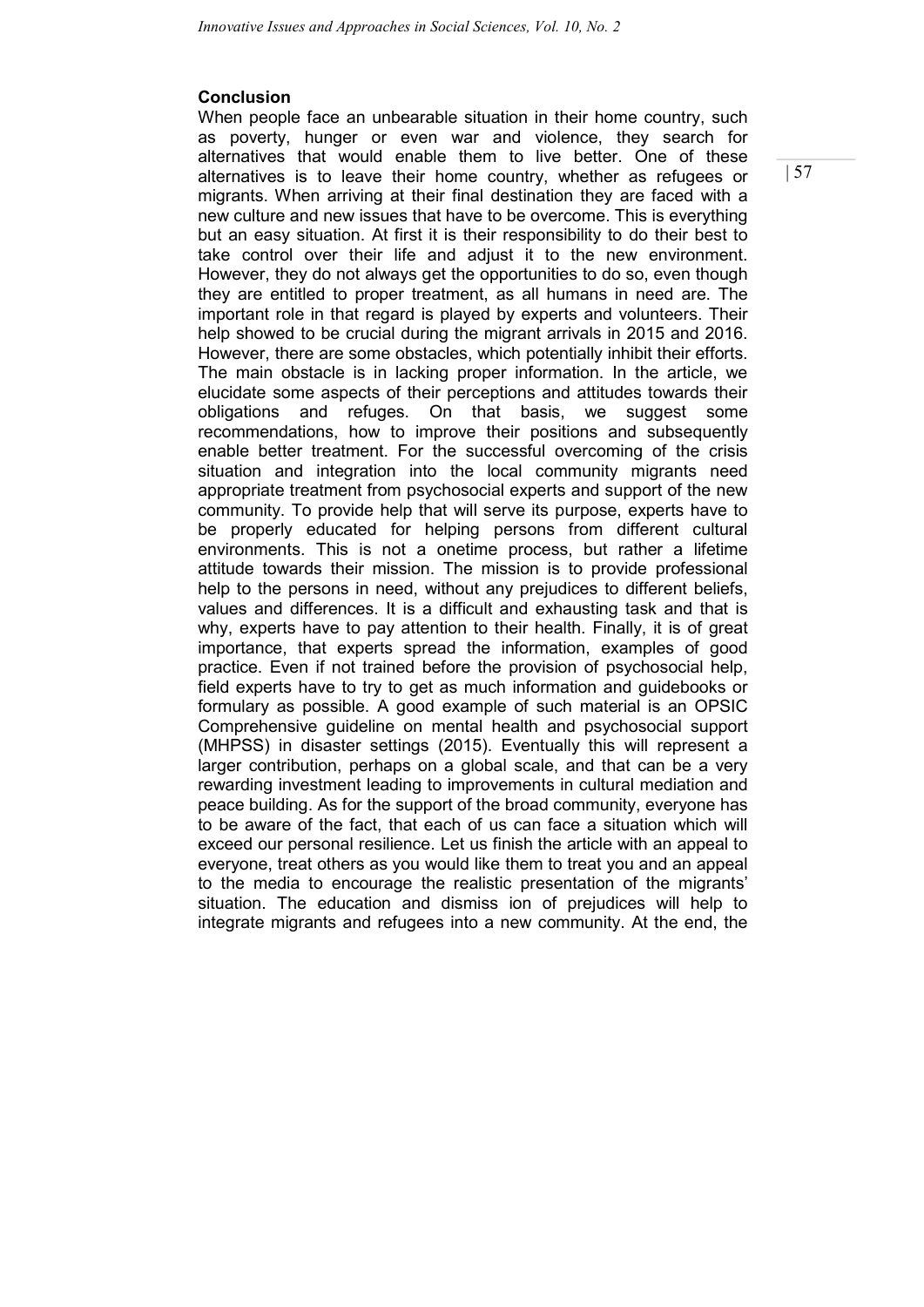coexistence is the only natural consequence of the current globalization of the world.

### Acknowledgements

The authors would like to express their gratitude to experts, Jernej Agrež and Nataša Tominec, who work in the field of psychosocial help for migrants and cooperated in our research and provided valuable data and thoughts about their practical experiences.

### **Resources**

- Abi-Hashem, Naji (2011): Working with Middle Eastern immigrant families. In Adam Zagelbaum, & Jon Carlson (eds.): Working with immigrant families: A practical guide for counsellors. New York, NY: Taylor & Francis Group, pp. 151–180.
- Abo-Zena, Mona M., & Sameera Ahmed (2014): Religion, Spirituality, and Emerging Adults: Processing Meaning Through Culture, Context, and Social Position. In Carolyn McNamara-Barry & Mona M. Abo-Zena (eds.): Emerging Adults' Religiousness and Spirituality, New York, NY: Oxford University Press. Pp. 220-236.
- Abudabbeh, Nuha, & Hays, Pamela A. (2006): Cognitive-behavioural therapy with people of Arab heritage. In Pamela A. Hays, & Gayle Y. Iwamasa (eds.): Culturally responsive cognitive-behavioural therapy: Assessment, practice, and supervision, Washington, DC: American Psychological Association. Pp 141-159.
- American Psychological Association (2010): Resilience and recovery after war: Refugee children and families in United States. Washington. DC: Author. Available at: http://www.apa.org/pi/famillies/refugees.aspx (19.8.2016).
- Bessa, Luana (2016): Humility and care in the mental health treatment of Brazilian immigrant clients: A reflection on cross-cultural competency and best practices. Psychotherapy Bulletin Vol.: 51, No. 1, pp. 53-58.
- Birman, Dina, Ho, Joyce, Pulley, Emily, Batia, Karen, Everson, Mary Lynn, Ellis, Heidi, Stichick Betancourt, Theresa, & Gonzalez, Angela (2005): Mental health interventions for refugee children in resettlement, (White Paper ii). Washington, Dc: national child traumatic stress network.
- Bourdieu, Pierre (1990): The Logic of Practice. Stanford, CA: Stanford University Press.
- DeBiaggi, Sylvia Dantas (2002): Familias brasileiras em um novo contexto cultural. In Ana Cristina Braga Martes, & Soraya Fleischer (eds.). Fronteiras cruzadas: Etnicidade, genero, e redes sociais, Sao Paulo, Brazil: Paz e Terra, Pp. 175-198.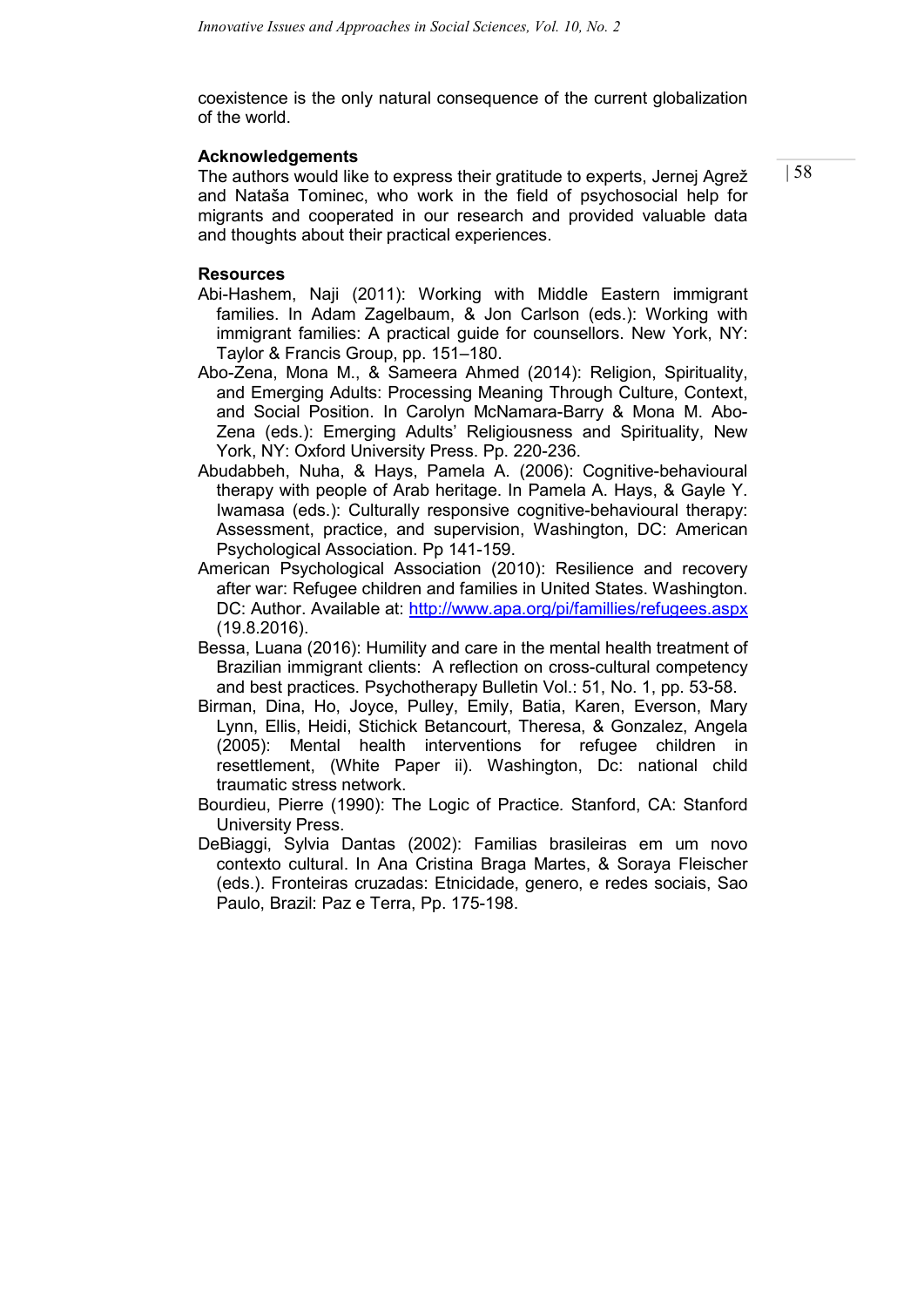- Dwairy, Marwan (2002): Foundations of psychosocial dynamic personality theory of collective people. Clinical Psychology Review Vol. 22, pp. 343-360.
- Dwairy, Marwan (2006): Counseling and psychotherapy with Arabs and Muslims: A culturally sensitive approach. New York: Teachers College Press.
- El-Jamil, Fatimah, & Abi Hashem, Naji (2015): Family Maltreatment and Domestic Violence Among Arab Middle Easterners: A Psychological, Cultural, Religious, and Legal Examination. In Rafael Art. Javier, & William G. Herron (eds.): Assessment and treatment of domestic violence in multicultural context [tentative title], Lanham: Jason Haranson of Rowman & Litlefield. Pp.10-11.
- Frebutte, Marc-Antoine (2015): The Role of Foreign Volunteers. In Kogovšek Šalamon, Neža and Veronika Bajt (eds.) Razor-Wired: Reflections on Migration Movements through Slovenia in 2015. . Ljubljana: Peace Institute. Pp. 31-38.
- Goldin Ian, Geoffrey Cameron, & Meera Balarajan (2011): Exceptional People: How Migration Shaped Our World and Will Define Our Future. Princeton and Oxford: Princeton University Press.
- Hervis, Olga E., Shea, Kathleen A., & Kaminsky, Silvia (2009): Brief strategic family therapy: Treating the Hispanic cou- ple subsystem in the context of family, ecology and acculturative stress. In Volker Thomas, & Mudita Rastogi (eds.). Multicultural Couples Therapy, Thousand Oaks, CA: Sage Publications. pp. 167-186.
- International organization for migration (2015): Self-Help Booklet for Men Facing Crisis and Displacement. Available at: http://publications.jom.jnt/system/files/pdf/self\_help\_booklet\_en.pdf (24.10.2016).
- Jaffa, Tony (1996): Case report: Severe trauma in a teenage refugee. Clinical Child Psychology and Psychiatry Vol. 1, pp. 347-351.
- Jalušič, Vlasta (2001): Xenophobia or self-protection. In: Brankica Petković (eds). Intolerance monitoring group. Ljubljana: Peace Institute. pp. 12-43.
- Jalušič, Vlasta (2015): Refugees, Migrants and Others: The Demand for World Change or How to Think and Understand the Problem of Superfluousness. In Kogovšek Šalamon, Neža and Veronika Bajt (eds.) Razor-Wired: Reflections on Migration Movements through Slovenia in 2015. Ljubljana: Peace Institute. Pp. 73-86.
- Jessop, Bob, & Stijn Oosterlynck (2008): Cultural political economy: On making the cultural turn without falling into soft economic sociology. Geoforum, Vol. 39, No. 3, pp. 1155–1169.
- Mental Health and Psychosocial Support for Refugees, Asylum Seekers and Migrants on the Move in Europe. A multi-agency guidance note. 2015. **Available at:** Available **at:** at: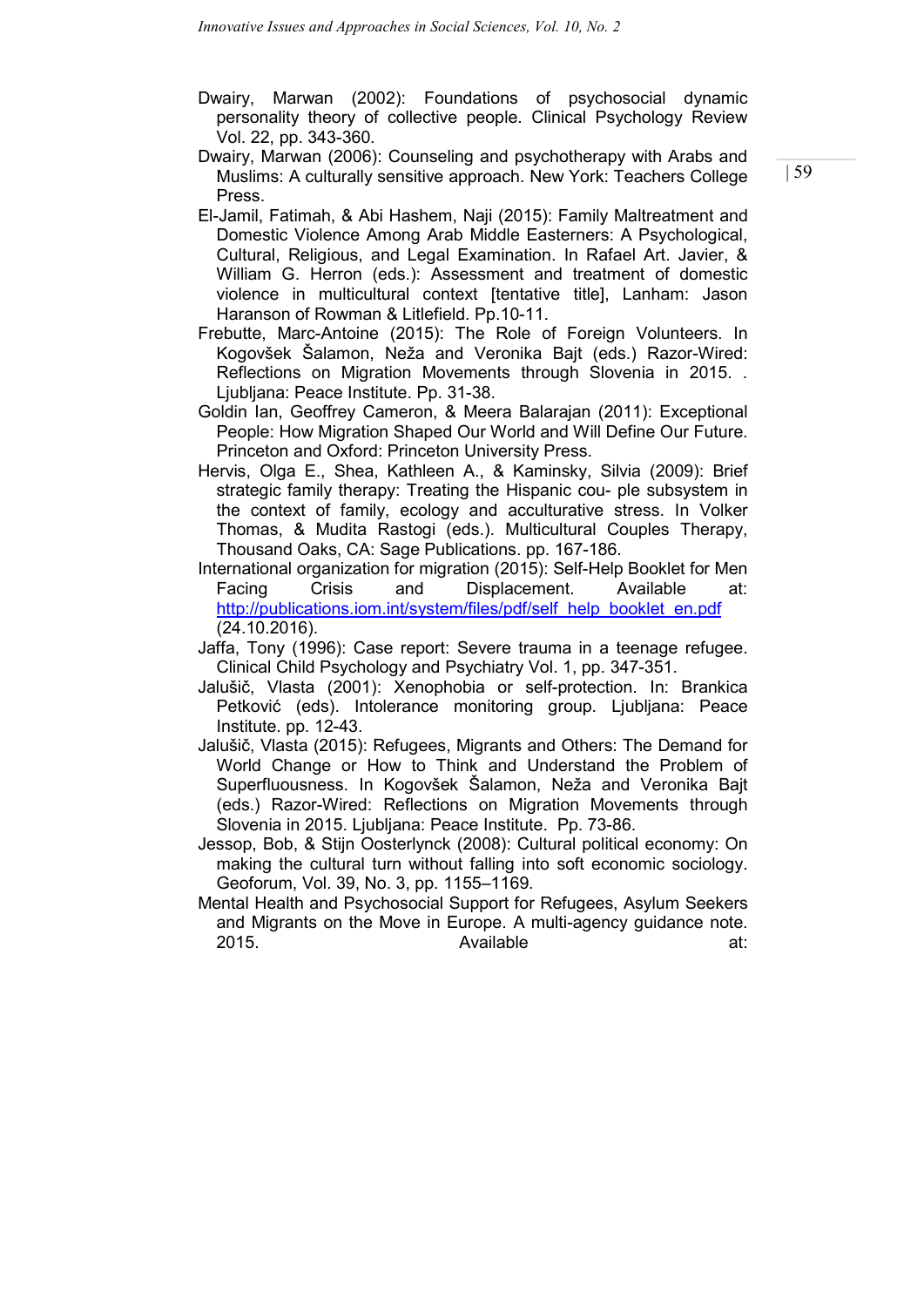file:///C:/Users/Jana/Downloads/MHPSSGuidancenoteFINAL122015.p df.) (20.10.2016)

- Mental Health and Psychosocial Support Situational Assessment Needs, Services, and Recommendations for Support to Refugees, Asylum Seekers, and Migrants in Greece. Available at: https://mhpss.net/?get=284/IMC-Greece-MHPSS-Assessment-Final.pdf. (20.10.2016)
- Miller, Ken, & Rasco, Lisa M. (2004): An ecological framework for addressing the mental health needs of refugee communities. In Ken Miller, & Lisa M. Rasco (eds.) .The mental health of refugees: Ecological approaches to healing and adaptation. Mahwah, NJ: Erlbaum. pp. 1-64.
- Nguyen, Angela-MinhTu D., & Benet-Martinez, Veronica (2007): Biculturalism unpacked: Components, measurement, individual differences, and outcomes. Social and Personality Psychology Compass Vol. 1, No. 1, pp.101-114.
- Norcross, John C., & Beutler, Larry E. (2008): Integrative psychotherapies. In Raymond. J. Corsini, & Danny Wedding (eds.) Current psychotherapiesm, 8th ed. Belmont, CA: Brooks and Cole Cengage Learning. pp. 481-511.
- OPSIC Operationalizing Psychosocial Support in Crisis SEC-2012.4.1-2. 2015. Comprehensive guideline on mental health and psychosocial support (MHPSS) in disaster settings. Available at: http://opsic.eu/wpcontent/uploads/2015/06/OPSIC-Comprehensive-guideline-FINAL-June-2015.pdf. (15.10.2016)
- Pajnik, Mojca (2015): Migration in the Mirror of Mediatized Anti-politics. In In Kogovšek Šalamon, Neža and Veronika Bajt (eds.) Razor-Wired: Reflections on Migration Movements through Slovenia in 2015. Ljubljana: Peace Institute. Pp. 63-72.
- Polanc, Majda (2012): Post traumatic stress disorder (PTSD) a common mental problem of fugitives. In Azila G. Hartman (eds.). Glas Ljubljana: Ministry for internal Affairs of Republic of Slovenia. pp. 21- 23.
- Sayed, Muhamed A. (2003): Conceptualization of mental illness within Arab cultures: Meeting challenges in cross-cultural settings. Social Behavior and Personality, Vol . 31, pp. 333-342.
- Schreiber, Shaul (1995): Migration, traumatic bereavement and transcultural aspects of psychological healing: loss and grief of a refugee woman from Begameder county in Ethiopia. British Journal of Medical Psychology Vol. 68, pp. 135-142.
- Sirin, Selcuk. R., & Rogers-Sirin, Lauren (2015): The educational and Mental Health Needs of Syrian Refugee Children. Washington DC: Migration Policy Institute.